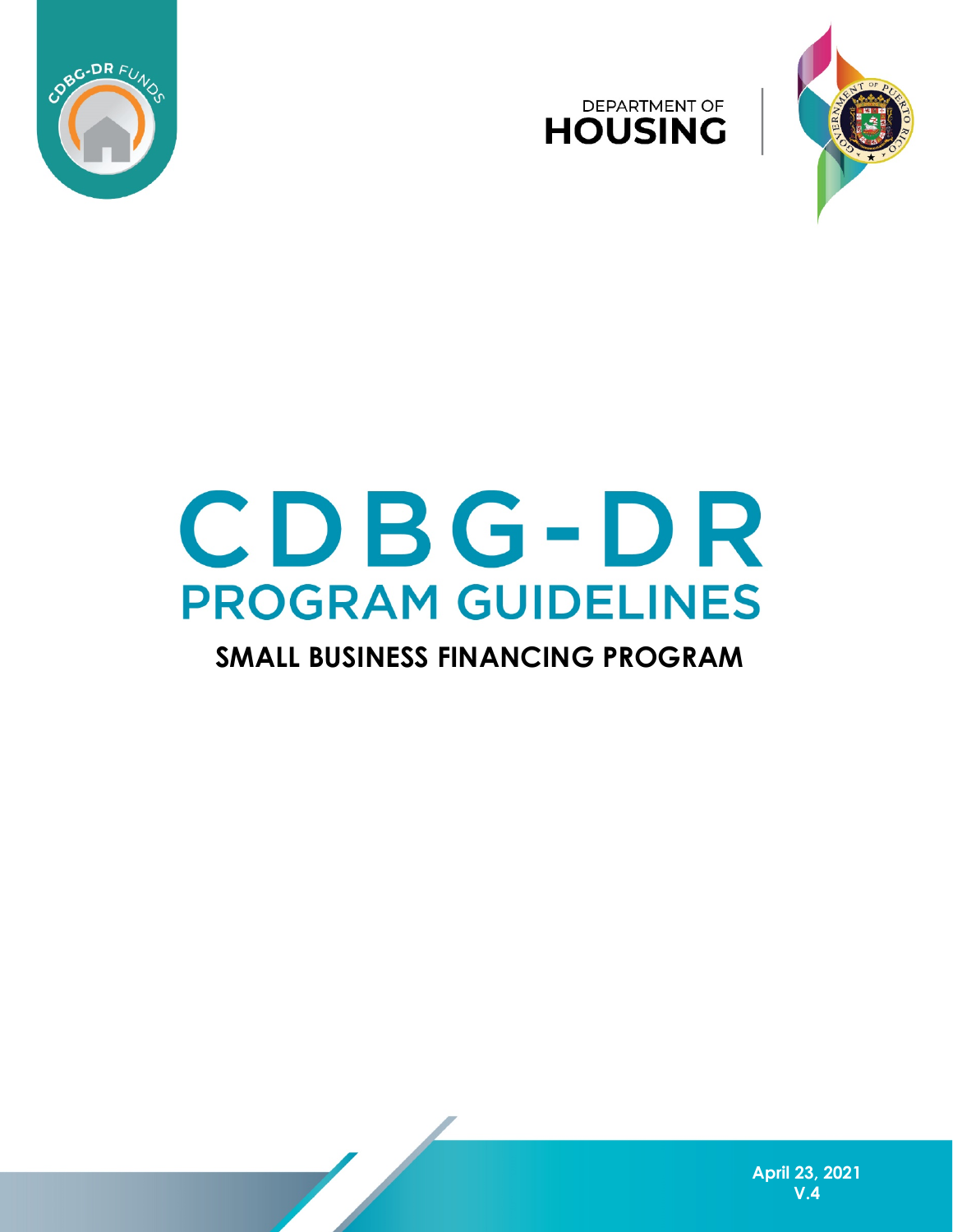CDBG-DR Program Guidelines Small Business Financing Program April 23, 2021 (V.4) Page 2 / 34

**This page was intentionally left blank.**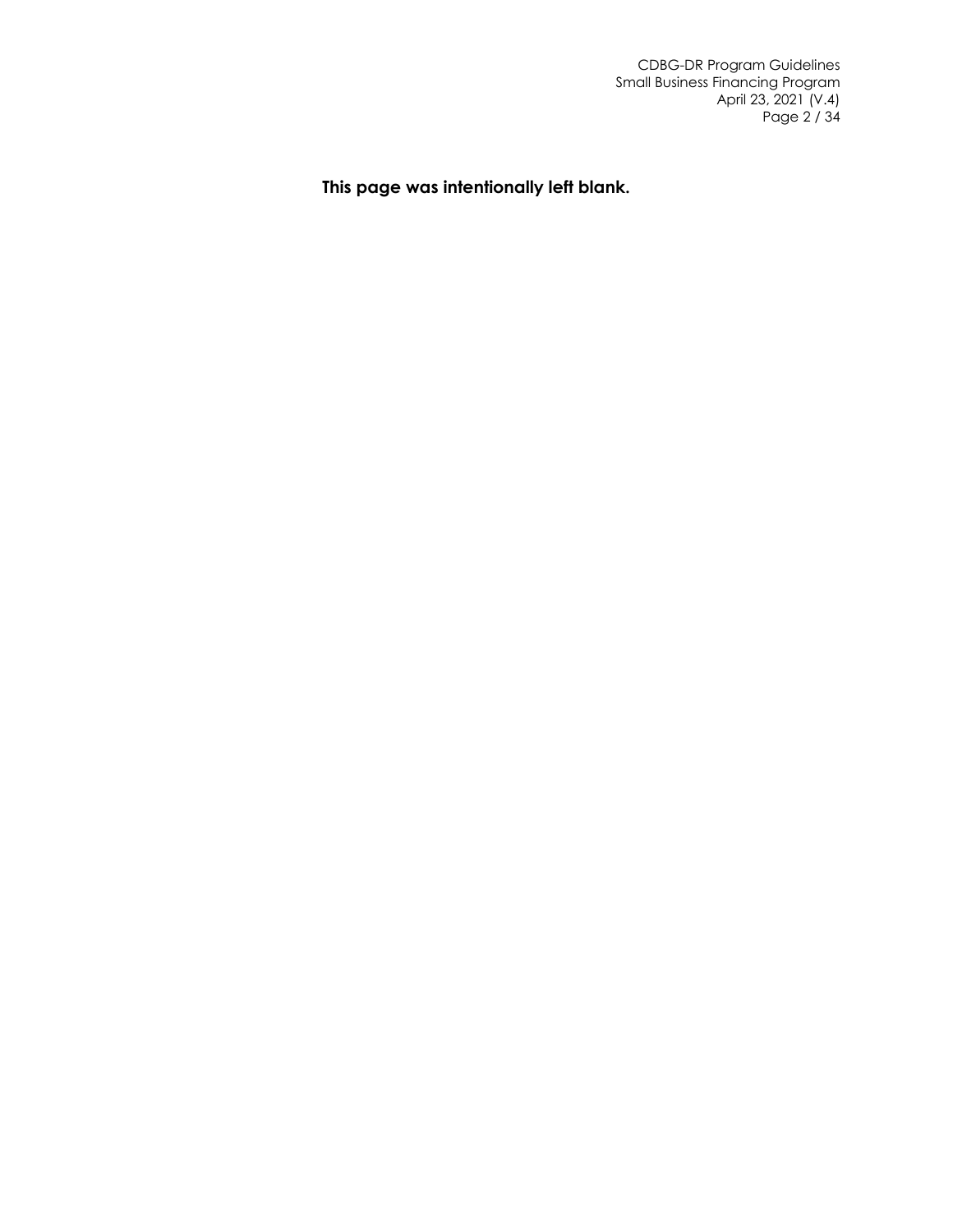CDBG-DR Program Guidelines Small Business Financing Program April 23, 2021 (V.4) Page 3 / 34

#### PUERTO RICO DEPARTMENT OF HOUSING CDBG-DR PROGRAM GUIDELINES **SMALL BUSINESS FINANCING PROGRAM** VERSION CONTROL

**VERSION** NUMBER DATE REVISED DESCRIPTION OF REVISIONS **1 March 12, 2020 Original version 2 May 15, 2020 Edits were made throughout the document. For convenience and ease of reference, all edits are marked in gray.[1](#page-2-0) 3 January 20, 2021 Edits were made throughout the document, which include editing the order of some sections. For convenience and ease of reference, all edits are marked in gray. 4 April 23, 2021 Edits were made throughout the document. For convenience and ease of reference, all edits are marked in gray.**

 $\overline{a}$ 

<span id="page-2-0"></span><sup>1</sup> Removed: mention of loans throughout the Guideline, as a portion of this Program has been removed in Action Plan Amendment 4 published for public comment on March 31, 2020; and description of DDEC's role in the Program, as DDEC has been removed as a partner agency for this program in Action Plan Amendment 4 published for public comment on March 31, 2020.

Clarified: eligibility criteria to include businesses started after Hurricanes Irma or María; so long as business has a demonstrated tie-back to the disaster; award calculation to outline considerations for businesses with unmet need in excess of program award cap; working capital award calculation to include consideration for businesses started after the storm(s).

Added content on: web application; duplication of benefits considerations for cancelled and declined SBA loans; requirements and applicant responsibilities associated with acceptance of a recovery grant award under SBF; exacerbated business impacts; policy for handling non-responsive applicants; and policy for voluntary withdrawal from SBF Program.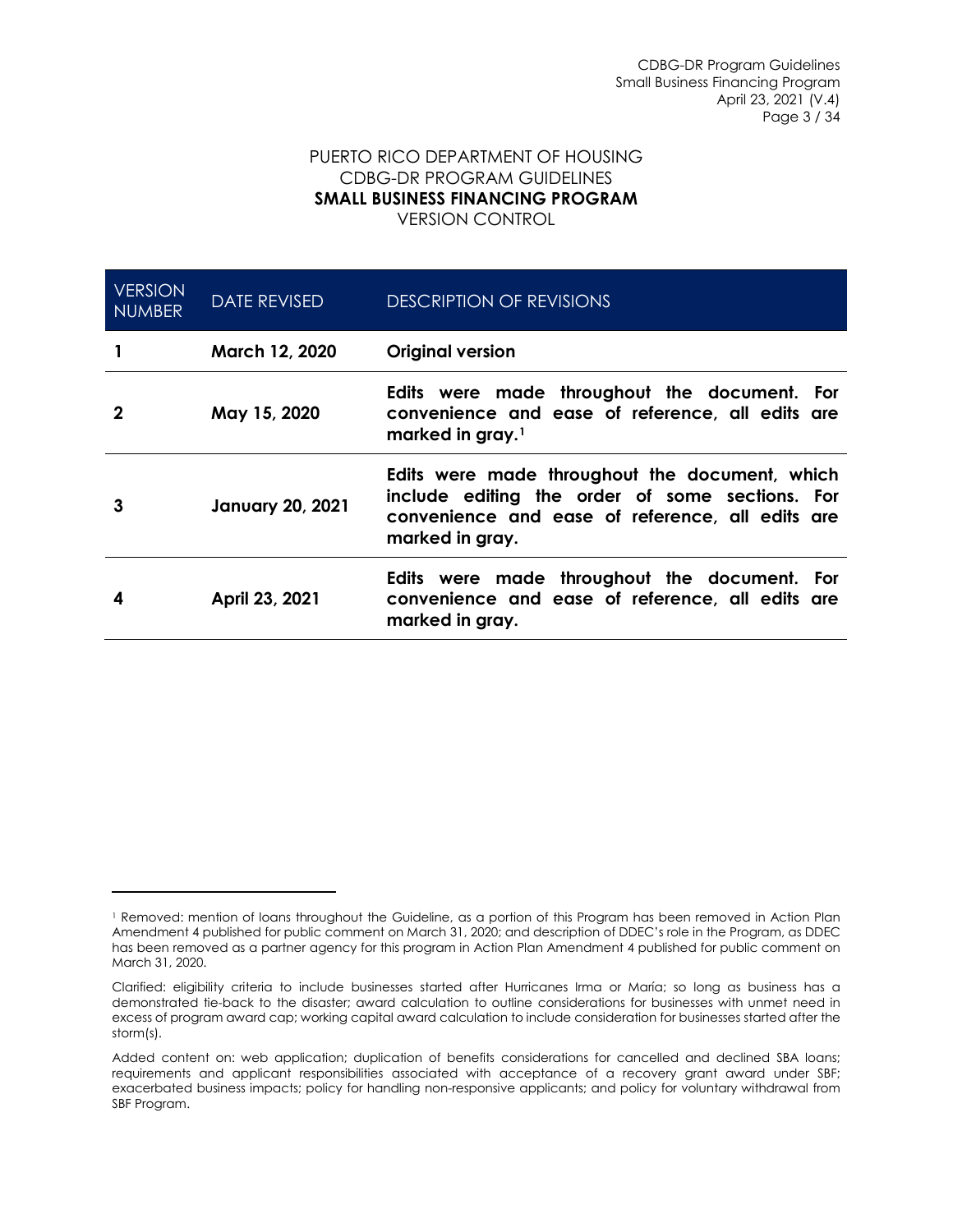# **Table of Contents**

| ı           |      |  |  |  |  |  |
|-------------|------|--|--|--|--|--|
| $\mathbf 2$ |      |  |  |  |  |  |
| 3           |      |  |  |  |  |  |
| 4           |      |  |  |  |  |  |
| 4.1         |      |  |  |  |  |  |
| 5           |      |  |  |  |  |  |
| 6           |      |  |  |  |  |  |
| 6.1         |      |  |  |  |  |  |
| 7           |      |  |  |  |  |  |
| 7.1         |      |  |  |  |  |  |
| 7.2         |      |  |  |  |  |  |
| 8           |      |  |  |  |  |  |
| 8.1         |      |  |  |  |  |  |
| 8.2         |      |  |  |  |  |  |
| 9           |      |  |  |  |  |  |
| 9.1         |      |  |  |  |  |  |
| 9.2         |      |  |  |  |  |  |
| 10          |      |  |  |  |  |  |
|             | 10.1 |  |  |  |  |  |
| 11          |      |  |  |  |  |  |
|             | 11.1 |  |  |  |  |  |
|             | 11.2 |  |  |  |  |  |
|             |      |  |  |  |  |  |
|             | 12.1 |  |  |  |  |  |
|             | 12.2 |  |  |  |  |  |
|             | 12.3 |  |  |  |  |  |
|             | 12.4 |  |  |  |  |  |
|             | 12.5 |  |  |  |  |  |
|             |      |  |  |  |  |  |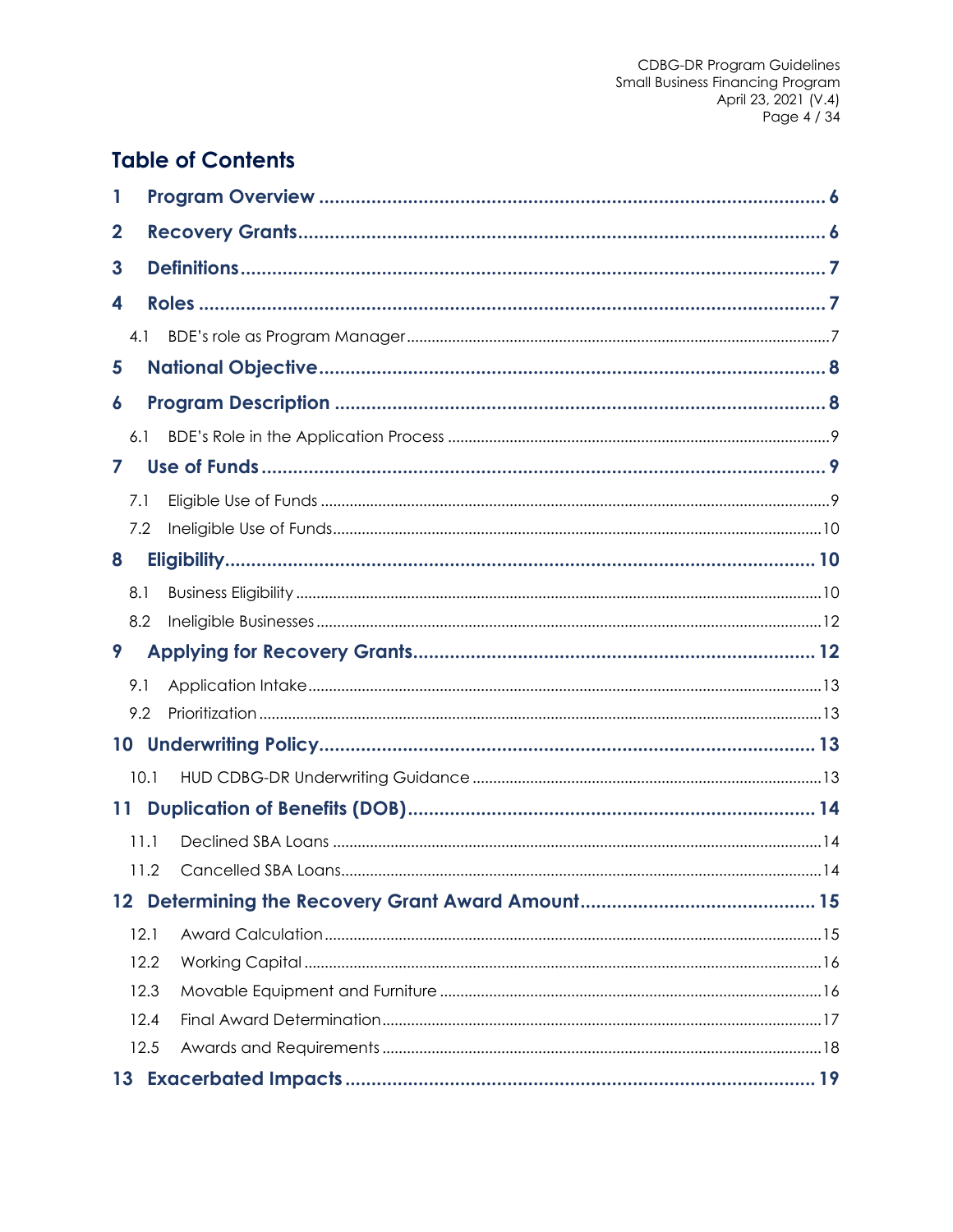|                      | 14.1  |                                                               |  |  |  |  |  |
|----------------------|-------|---------------------------------------------------------------|--|--|--|--|--|
| 14.2<br>14.3<br>14.4 |       |                                                               |  |  |  |  |  |
|                      |       |                                                               |  |  |  |  |  |
|                      |       |                                                               |  |  |  |  |  |
| 15                   |       |                                                               |  |  |  |  |  |
| 16                   |       |                                                               |  |  |  |  |  |
| 17                   |       |                                                               |  |  |  |  |  |
| 18                   |       |                                                               |  |  |  |  |  |
| 19                   |       |                                                               |  |  |  |  |  |
| 20                   |       |                                                               |  |  |  |  |  |
| 21                   |       | Program-Based Reconsideration and/or Administrative Review 25 |  |  |  |  |  |
|                      | 21.1  |                                                               |  |  |  |  |  |
|                      | 21.2  |                                                               |  |  |  |  |  |
|                      |       |                                                               |  |  |  |  |  |
|                      | 22.1  |                                                               |  |  |  |  |  |
|                      | 22.2  |                                                               |  |  |  |  |  |
|                      | 22.3  |                                                               |  |  |  |  |  |
|                      | 22.4  |                                                               |  |  |  |  |  |
|                      | 22.5  |                                                               |  |  |  |  |  |
|                      | 22.6  |                                                               |  |  |  |  |  |
|                      | 22.7  |                                                               |  |  |  |  |  |
|                      | 22.8  |                                                               |  |  |  |  |  |
|                      | 22.9  |                                                               |  |  |  |  |  |
|                      | 22.10 |                                                               |  |  |  |  |  |
|                      | 22.11 |                                                               |  |  |  |  |  |
|                      | 22.12 |                                                               |  |  |  |  |  |
|                      |       |                                                               |  |  |  |  |  |
| 24                   |       |                                                               |  |  |  |  |  |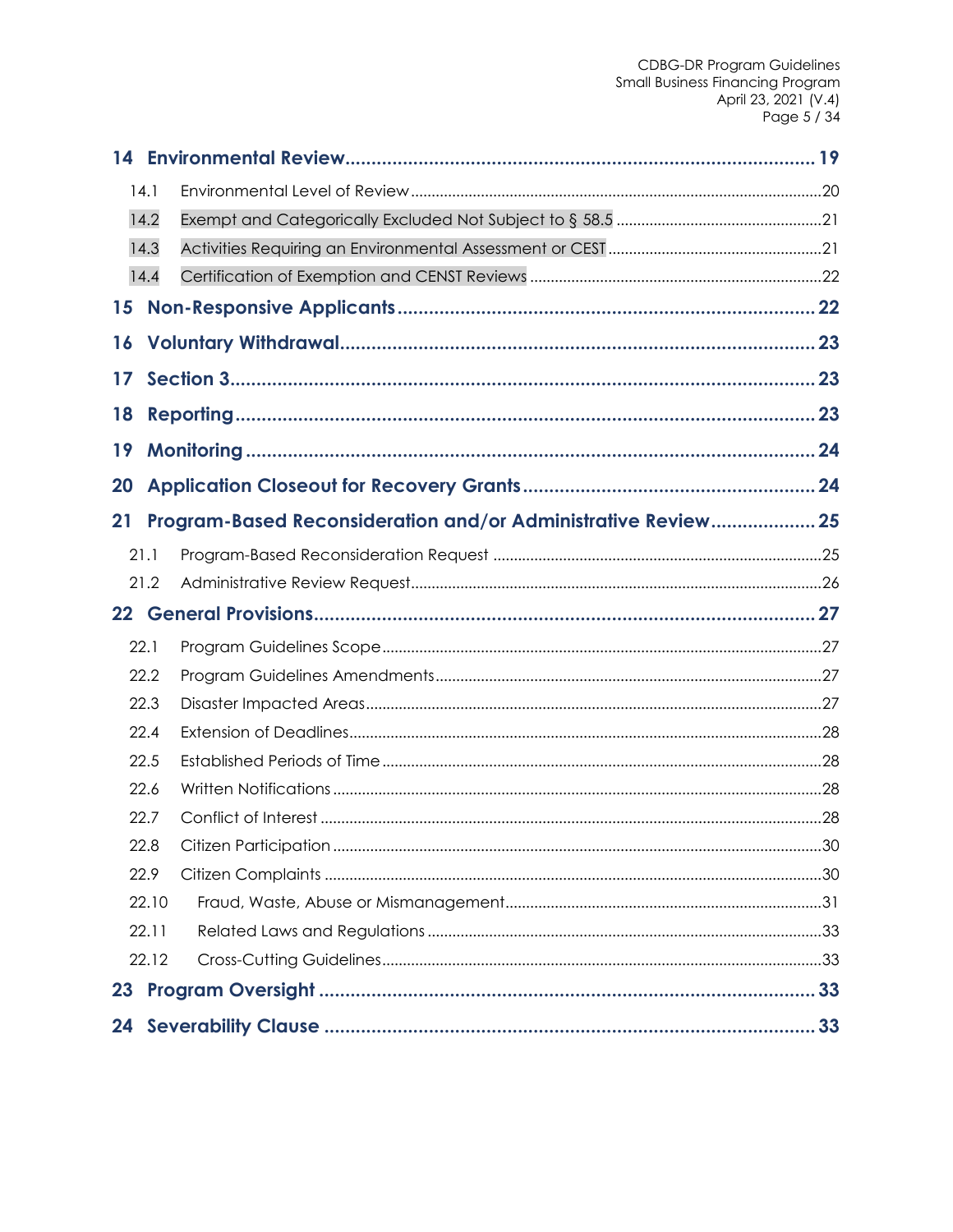# <span id="page-5-0"></span>**1 Program Overview**

Damage from Hurricanes Irma and María (hereinafter collectively referred to as the **Hurricanes**) impacted and disrupted small businesses across the Island. The impact to an already declining economy caused small businesses, including microenterprises, to have even less access to critical capital necessary to support the recovery and growth of the small business sector in order to create and retain jobs. As the administering entity of the Community Development Block Grant - Disaster Recovery (**CDBG-DR**) funding through the United States Department of Housing and Urban Development (**HUD**), the Puerto Rico Department of Housing (**PRDOH**) will provide funding to these businesses through the Small Business Financing Program (**SBF Program** or **Program**). Puerto Rico's vision for success with the SBF Program, both during and after the service delivery, is to:

- Provide grants that implement economic recovery;
- Help retain and expand employment of low- and moderate-income (**LMI**) persons which is defined as persons who are eighty percent (80%) of Area Median Family Income (**AMFI**) or below according to HUD Modified Income Limits for CDBG-DR Puerto Rico);[2](#page-5-2)
- Promote job creation and retention through the recovery and growth of businesses damaged and/or disrupted by the hurricanes, and the growth of startup businesses established after the hurricanes;
- Provide technical assistance to help small business graduate to more traditional banking relationships with financial institutions; and
- Leverage CDBG-DR funds to attract private capital to serve the financing needs of small businesses.

This Program has been allocated a total of two hundred twenty-five million dollars (\$225,000,000) in the Puerto Rico CDBG-DR Action Plan, as amended; amount that is subject to change with subsequent amendments. Program funding will support small business and microenterprise recovery through the initial funding of a Recovery Grant up to a maximum of fifty thousand dollars (\$50,000) to cover working capital and moveable equipment.

# <span id="page-5-1"></span>**2 Recovery Grants**

The Recovery Grant offered by the SBF Program is intended to help microenterprises and/or small businesses re-start operations and/or invest in growth opportunities in the wake of the hurricanes by providing grants for working capital, and non-affixed equipment. The amount of the grant and the timing of the draws will be determined by

<span id="page-5-2"></span> <sup>2</sup> These limits vary annually. See CDBG-DR income limits for Puerto Rico here: [https://www.hudexchange.info/resource/5334/cdbg-income-limits/.](https://www.hudexchange.info/resource/5334/cdbg-income-limits/)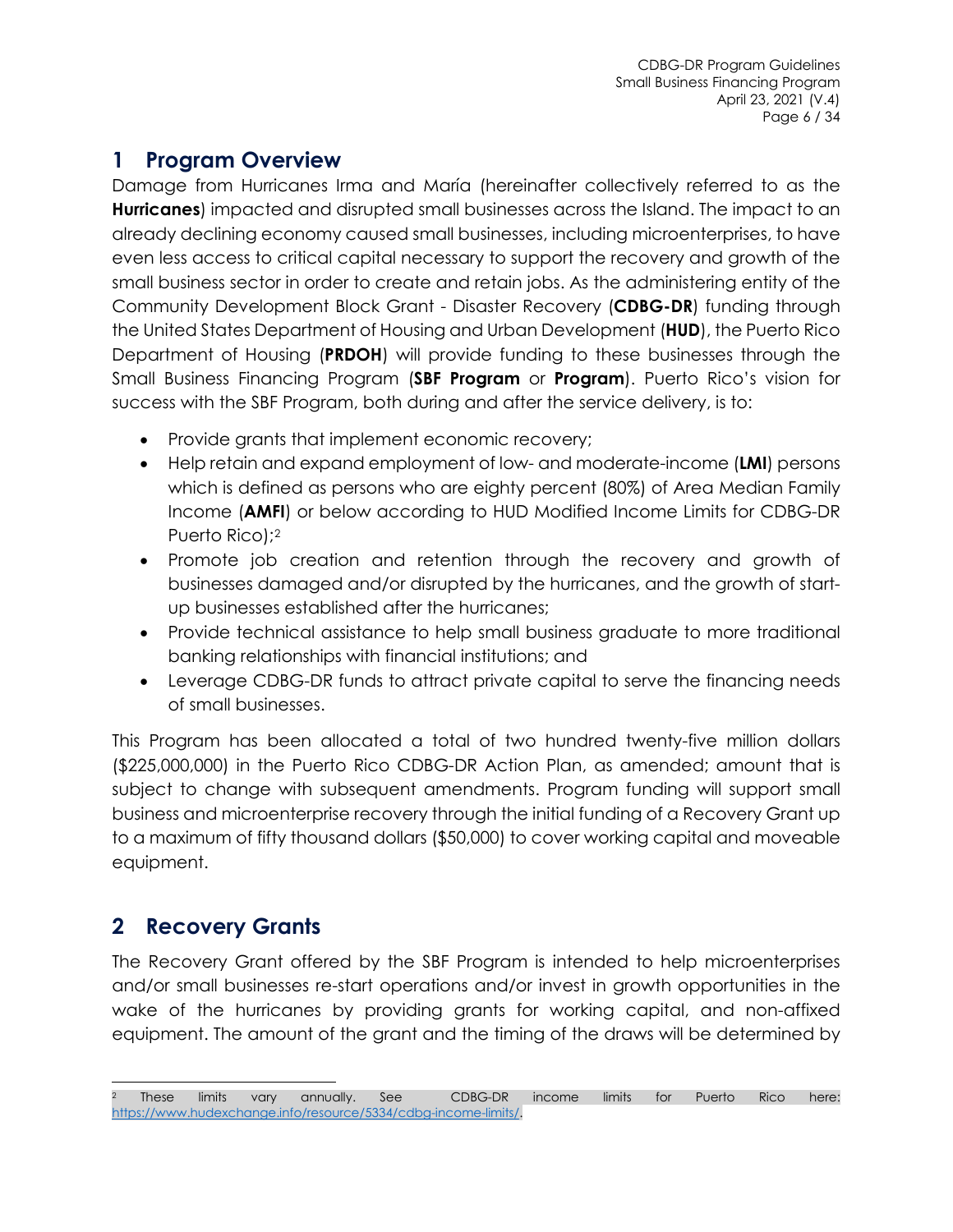the underwriting process. Some businesses may be required to draw on the grant up to three (3) increments, based on risk assessments and other underwriting determinations. The Program will initiate with the Recovery Grant as initial service offerings. Small businesses and microenterprises on the Island are eligible to apply for the Recovery Grants, provided they can show evidence of:

- Hurricane-related damage and/or disruption; and
- An unmet need for recovery and growth.

# <span id="page-6-0"></span>**3 Definitions**

- **Business Applicant** A business entity that has applied to the Program for assistance through one of the available grant programs.
- **Movable Equipment**  equipment not built-in, fixed, or attached to the building.
- **Microenterprise** For purposes of the CDBG-DR Program, a microenterprise is a business that has five (5) or fewer employees, one or more of whom owns the business. This includes a self-employed individual.[3](#page-6-3)
- **Small Business** For the purpose of this Program, a business is considered a small business when it is composed of seventy-five (75) employees or less.[4](#page-6-4)
- **Working Capital** funds used to finance typical operating expenses necessary to support the production of goods and services provided by the business.

# <span id="page-6-1"></span>**4 Roles**

 $\overline{a}$ 

The following roles will be involved in the delivery of the Recovery Grant offered by the SBF Program:

#### <span id="page-6-2"></span>**4.1 BDE's role as Program Manager**

The Economic Development Bank of Puerto Rico (**BDE**, for its Spanish acronym) will provide production and compliance management, and serve as the Recovery Grant underwriter, administrator and servicer through a subrecipient agreement (**SRA**) with PRDOH. In this role, BDE will manage all major aspects of the Program including, but not limited to:

<span id="page-6-3"></span><sup>3</sup> Per 24 C.F.R. § 570.3, the definition of microenterprise for CDBG-DR funds adheres to the meaning provided in section 102(a)(22) of the Housing and Community Development Act of 1974, as amended (43 U.S.C. §5301 *et seq.*).

<span id="page-6-4"></span><sup>4</sup> Based on the results of an economic sector trend analysis conducted by the Federal Reserve Bank of New York after Hurricanes Irma and María, PRDOH understands that the effect of the Hurricanes was more significant for smaller businesses with fewer employees. For further information, refer to [https://www.newyorkfed.org/medialibrary/media/outreach-and](https://www.newyorkfed.org/medialibrary/media/outreach-and-education/puerto-rico/2018/PRSBS-2018-SectorTrends.pdf)[education/puerto-rico/2018/PRSBS-2018-SectorTrends.pdf\)](https://www.newyorkfed.org/medialibrary/media/outreach-and-education/puerto-rico/2018/PRSBS-2018-SectorTrends.pdf)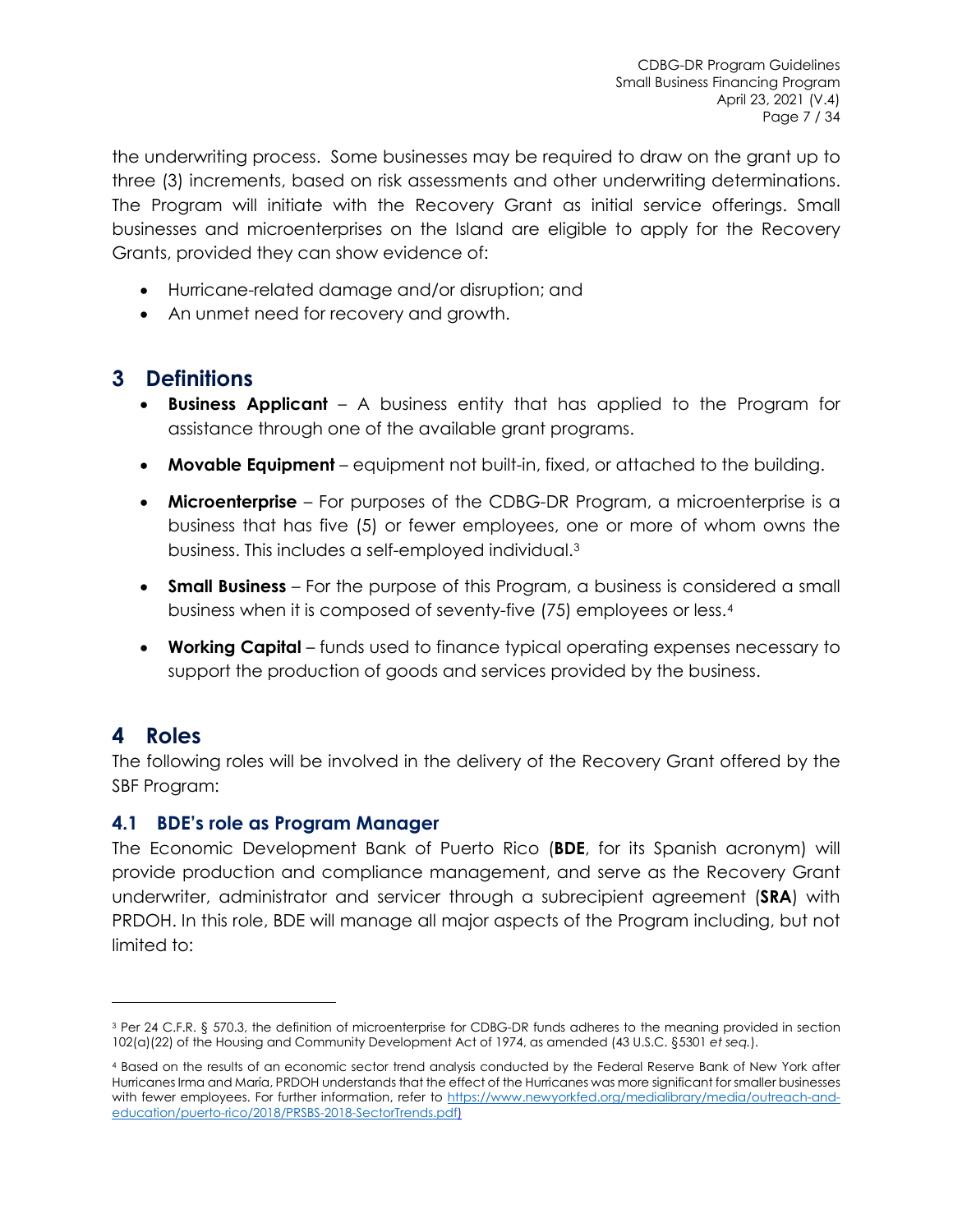- Developing and implementing program policies, procedures, and protocols;
- Conducting CDBG-DR compliance reviews;
- Conducting intake and eligibility reviews;
- Implementing financial management and compliance reporting;
- Conducting underwriting review and award calculation;
- Conducting applicant and client issue resolution;
- Preparing grant agreements and related documents;
- Preparing and submitting draw requests; and
- Maintaining accurate records and documentation.

# <span id="page-7-0"></span>**5 National Objective**

All CDBG-DR-funded activities must meet at least one (1) of the three (3) HUD national objectives defined in the authorizing statute of the CDBG Program at 104(b)(3) of the Housing and Community Development Act of 1974 (**HCDA**), as amended, 42 U.S.C. § 5304. It is anticipated that projects funded through the SBF Program will meet one of the following national objectives:

- Benefit low- and moderate-income persons (LMI);
- LMI Job Creation/Retention 24 C.F.R.  $\S$  570.483 (b)(4);
- LMI Area Benefit 24 C.F.R.  $\S$  570.483(b)(1);
- LMI Limited Clientele (microenterprises)- 24 C.F.R. § 570.483(b)(2);
- Urgent Need 24 C.F.R. § 570.483(d); and
- Prevention or Elimination of Slums or Blight (SB).

PRDOH has set a minimum goal to expend thirty percent (30%) of SBF Program funds on projects that result in a benefit to LMI individuals or that demonstrably serve LMI areas.

## <span id="page-7-1"></span>**6 Program Description**

The total allocation for the SBF Program is two hundred twenty-five million dollars (\$225,000,000) but is subject to change with additional CDBG-DR Action Plan Amendments. These Program Guidelines address only the requirements for the Recovery Grant offered by the SBF Program.

The SBF Recovery Grants will assist eligible Puerto Rico owned and operated microenterprises and small businesses to help restart operations. The amount of the grant and timing of draws will be based on the determination of unmet needs and eligible expenses as assessed in a business's Application to the Program.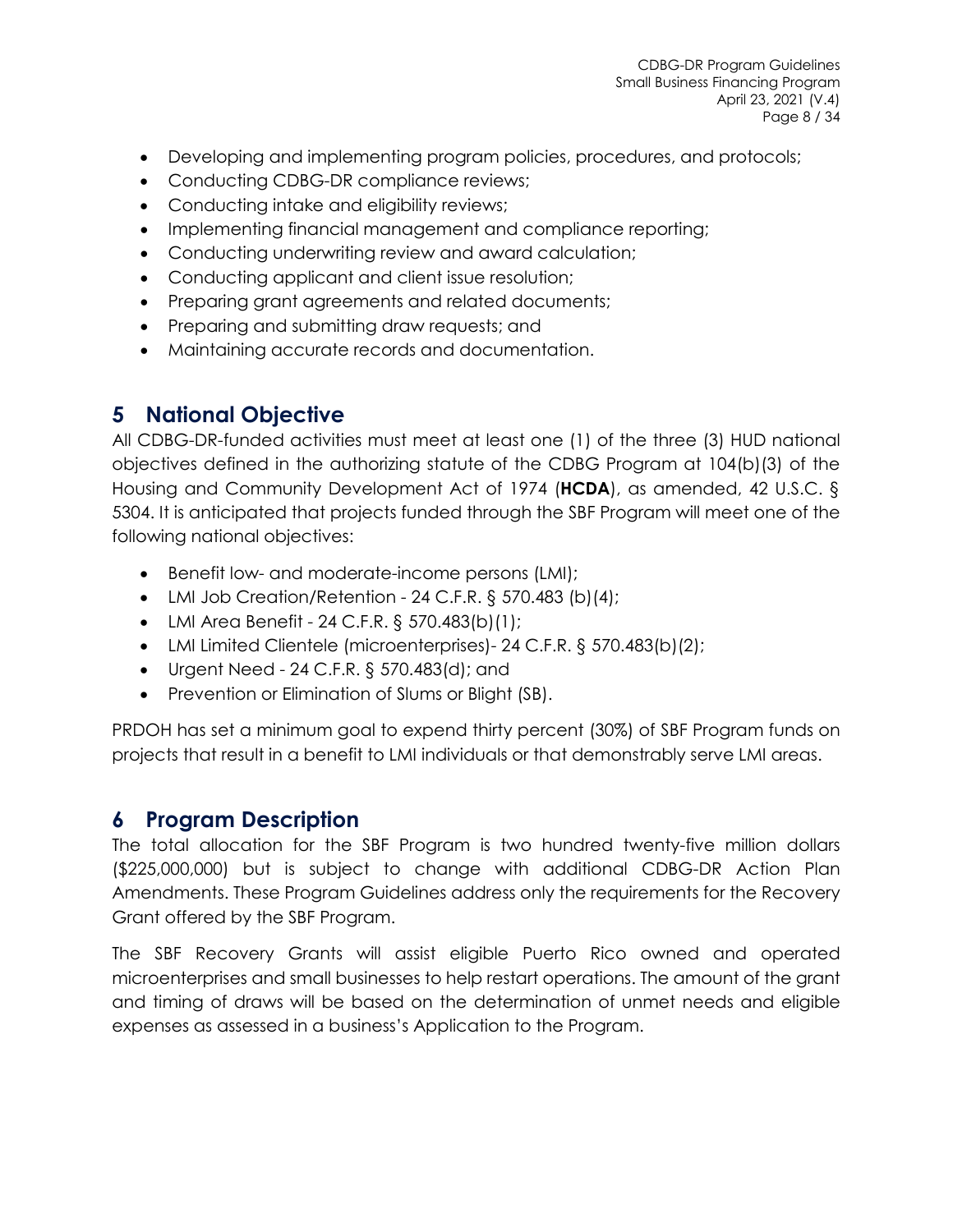#### <span id="page-8-0"></span>**6.1 BDE's Role in the Application Process**

When available, eligible Business Applicants may apply for the Recovery Grant. This process will be conducted in coordination with BDE, who will help Business Applicants identify the type of assistance that best serves their unmet business recovery and growth needs. BDE will offer technical assistance and guidance during the intake and application process as well.

As underwriter, administrator and servicer, BDE will underwrite applications for the SBF Program based on:

- CDBG-DR Economic Development underwriting criteria as specified in the CDBG-DR Notice with a focus on unmet need; and
- CDBG-DR and Puerto Rico compliance requirements.

# <span id="page-8-1"></span>**7 Use of Funds**

All grant projects must comply with the following eligible activities as permitted under the Housing and Community Development Act of 1974, as amended, (42 U.S.C. § 5301, *et seq.*):

- Section 105(a)(14) assistance to public or private nonprofit entities (42 U.S.C. § 5305(a)(14));
- Section 105(a)(15) assistance to neighborhood-based nonprofit organizations, local development corporations, and nonprofit organization (42 U.S.C. § 5305(a)(15));
- Section 105(a)(17), economic development assistance that creates or retains jobs (42 U.S.C. § 5305(a)(17)); and/or
- Section 105(a)(22) assistance to microenterprises (42 U.S.C. § 5305(a)(22)).

## <span id="page-8-2"></span>**7.1 Eligible Use of Funds**

 $\overline{a}$ 

Eligible use of funds<sup>[5](#page-8-3)</sup> for the SBF Recovery Grant awards include:

- Up to six (6) months of documented working capital expenses, including inventory;
- Monthly office and/or business facility mortgage or rent;
- Monthly non-owner wages and related benefits;
- Monthly utilities (water, electricity, gas, cable, phone, internet); and
- Equipment that is not affixed to real property (subject to Categorically Excluded activities not subject to § 58.5 (24 C.F.R. § 58.35(b)) and is necessary for the recovery of the business.

<span id="page-8-3"></span><sup>5</sup> Categorically Excluded from NEPA and not subject to the related authorities listed in 24 C.F.R. § 50.4 and 58.5, unless Extraordinary Circumstances apply pursuant to 24 C.F.R. § 50.19(a) or 58.35(c).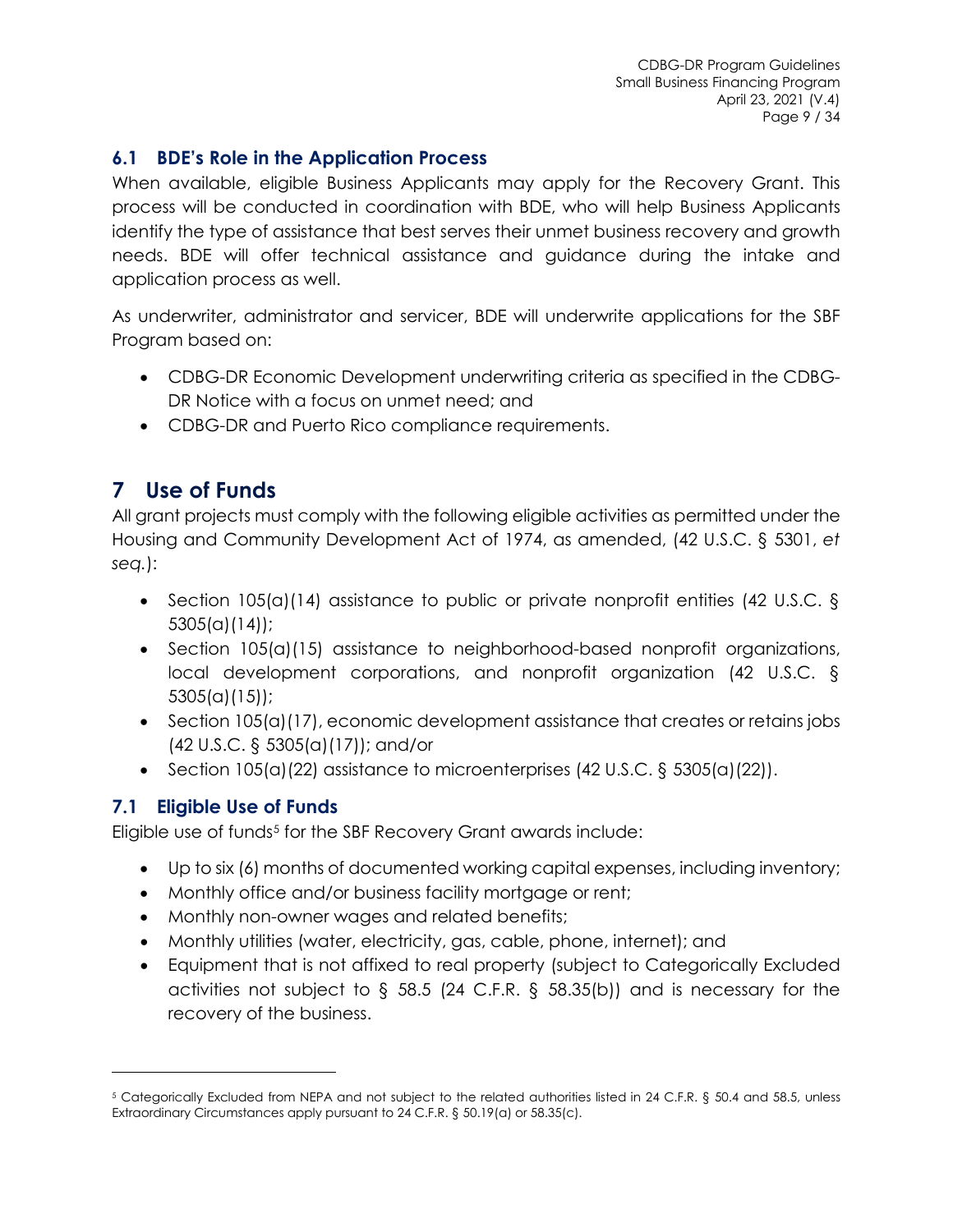#### <span id="page-9-0"></span>**7.2 Ineligible Use of Funds**

SBF Recovery Grant funds do not cover the following items:

- Reimbursement of expenses incurred in the business prior to the date of submission of the Application for CDBG-DR funds;
- Acquisition of real property;
- Construction or construction-related activities, including purchase of fixtures or equipment that require construction-related installation;
- Refinance of existing debt and/or principal and interest payments on any other debt;
- Political or religious activities;
- Replacement of lost business revenue;
- Buying out a stockholder or equity holder in a business;
- Buying out or reimbursing a family member;
- Investments in instruments or investments for the sole purpose of return on investments;
- Payment of tax arrearages, governmental fines or penalties;
- Expenses for which private philanthropy, The National Flood Insurance Program (NFIP) or small businesses with private flood insurance, other insurance, state or federal benefits have been or will be paid or financial assistance that has been approved or provided by federal, state, or other sources considered to be duplicative of CDBG-DR funds; and
- Replacement of non-commercial vehicles.

# <span id="page-9-1"></span>**8 Eligibility**

 $\overline{a}$ 

#### <span id="page-9-2"></span>**8.1 Business Eligibility**

Business Applicants must provide evidence of unmet needs due to the impact of Hurricanes Irma and/or María. Re-starting for-profit businesses and non-profit organizations may apply.

For existing and re-starting businesses, eligibility requirements include, but are not limited to, the following:

• Must be a Small Business or Microenterprise as defined by having no more than seventy-five (75) full-time equivalent employees<sup>6</sup>;

<span id="page-9-3"></span><sup>6</sup> Businesses need not be corporations to participate in SBF. Business types may include, but are not limited to, non-profits, limited liability corporations (LLC); limited liability partnerships (LLP); sole proprietorships; "doing business as" (DBA); partnership; corporation; S-Corporation.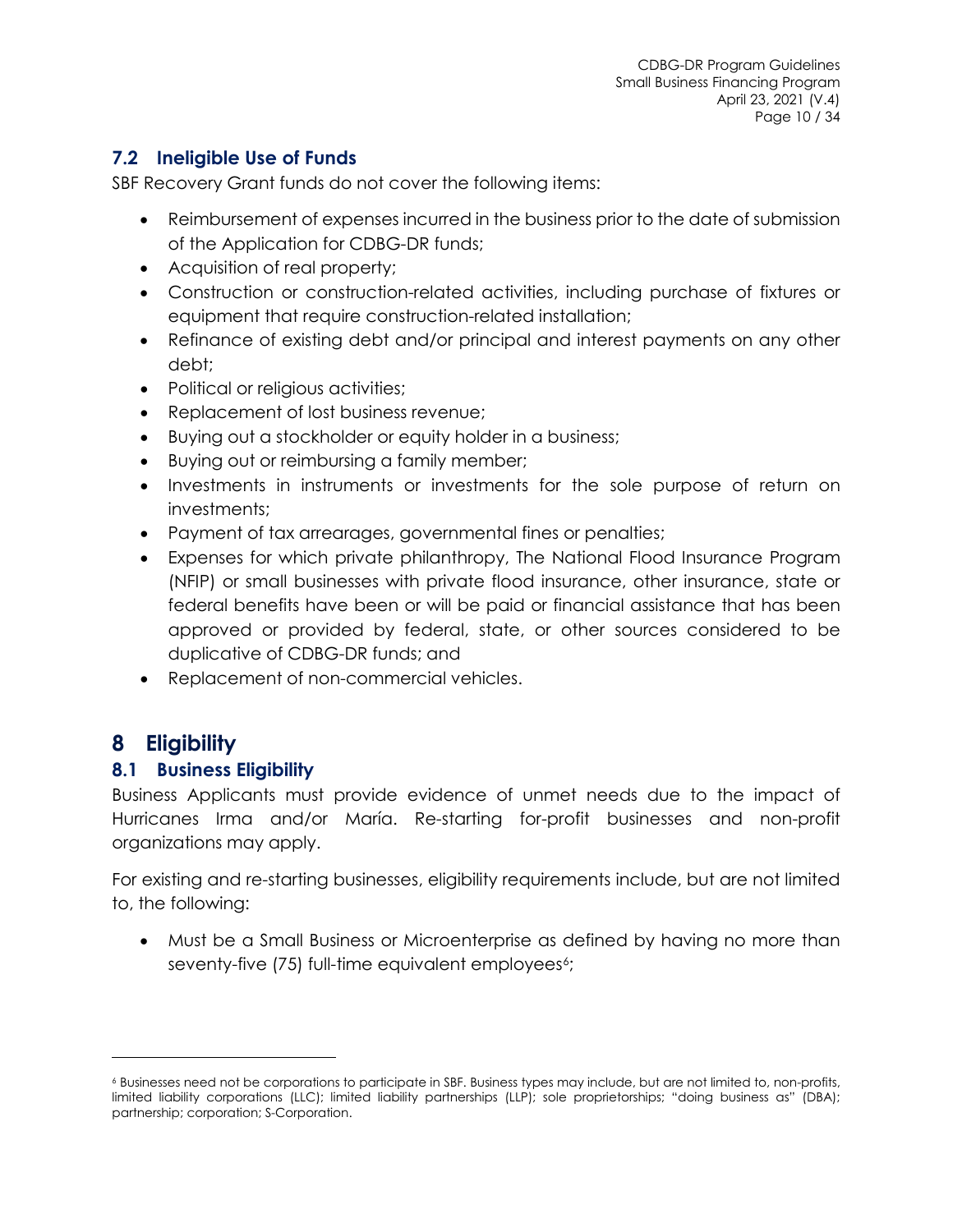- Business must be located in Puerto Rico and registered to do business in Puerto Rico (non-profits will be evaluated for eligibility based on the earned-income portion of operations);
- Business must have been in operation at the time of the Hurricane(s) and must have been open on, or before September 6, 2017 for Hurricane Irma and on, or before September 20, 2017 for Hurricane María and:
	- o Are still open and operating; or

 $\overline{a}$ 

- o Are planning to re-open and operate the same business; or
- o Have opened after September 20, 2017 as a different business due to Hurricanes Irma and/or María, but before launch of the SBF Program on March 25, 2020.
- Business must show evidence of direct impact by the Hurricane(s), as demonstrated by a documented financial **or** physical loss. It is not required that businesses demonstrate financial **and** physical loss. The assessed physical damage, financial loss calculations, and/or proof of the permanent closure of a prior business are used to determine eligibility<sup>7</sup>;
	- o In order to qualify under physical loss, a business must demonstrate it had a minimum of five thousand dollars (\$5,000) in third-party verified physical damages or losses.
	- o In order to qualify under financial loss, a business must demonstrate at least one of the following:
		- A financial loss documented on 2017 and 2018 Puerto Rico State Corporate Tax Returns while still reflecting an amount greater than \$0 for gross revenue<sup>[8](#page-10-1)</sup>; or
		- A fifteen percent (15%) annual gross revenue decline from 2016 to 2017 or from 2017 to 2018 while still reflecting an amount greater than \$0 for gross revenue; or
		- **Proof of closing of a prior business of the same owner(s)**  $\frac{9}{2}$  $\frac{9}{2}$  $\frac{9}{2}$ .
- Businesses that are not currently open must demonstrate how funding will be used towards re-opening the business.

<span id="page-10-0"></span><sup>7</sup> Demonstrated loss is used to document storm impact; however, the Program will not fund construction-related expenses or financial losses directly.

<span id="page-10-1"></span><sup>&</sup>lt;sup>8</sup> Economic Loss or Financial Loss must be calculated based on business revenues. This means gross revenues, before any cost of goods sold, expenses, taxes, etc. have been subtracted irrespective of the naming or labeling of certain fields on tax returns.

<span id="page-10-2"></span><sup>9</sup> While a minimum of fifteen percent (15%) financial loss is required to demonstrate unmet need, many businesses may be able to demonstrate losses in excess of fifteen percent (15%). For example, if a business closed as a result of the storm(s); financial loss will be 100%, as the business has closed. Loss for businesses that closed after the storm(s) where the business owner started a new business after the storm but before March 25, 2020 will be assessed based on loss experienced by the **pre-storm** business.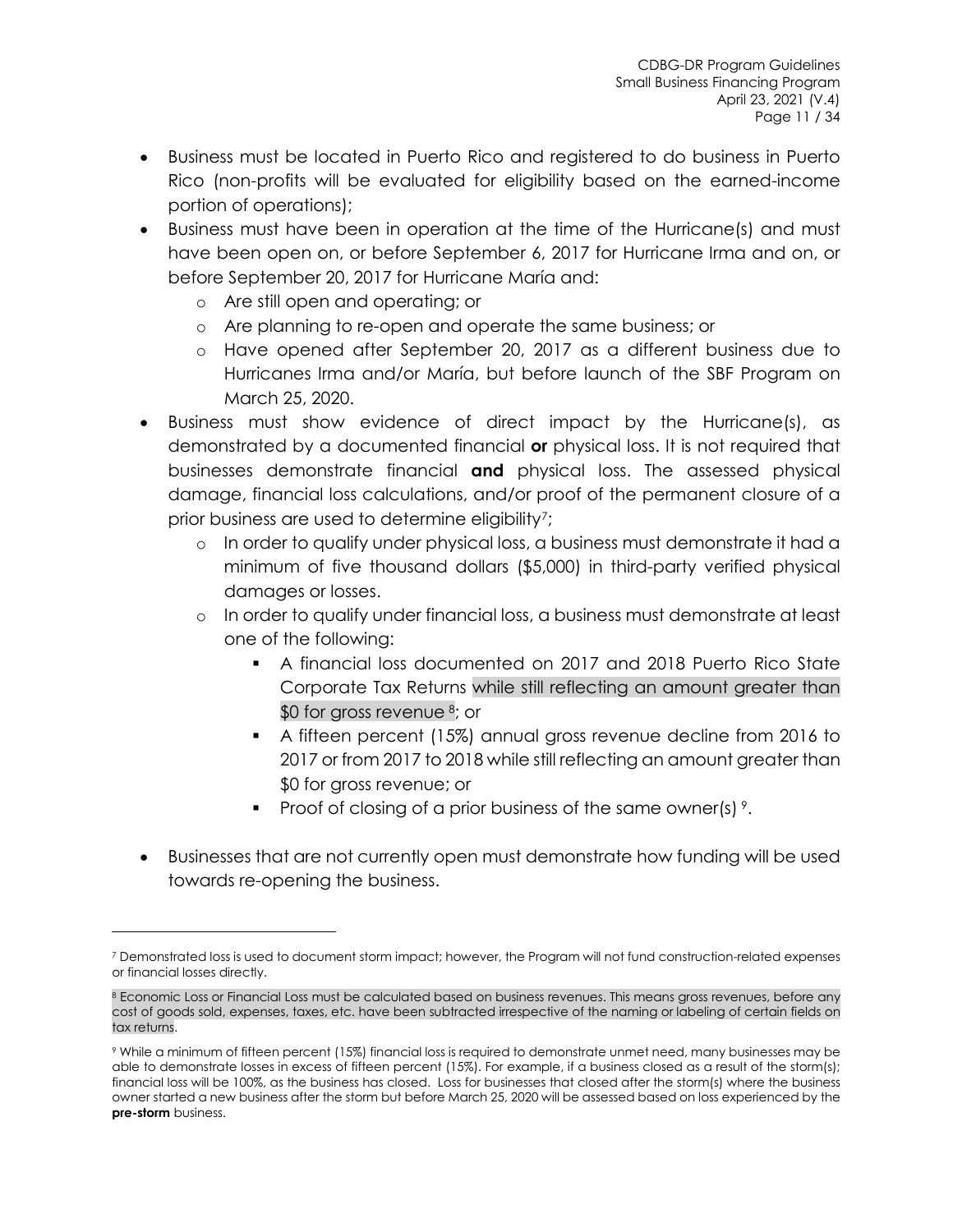- Businesses that are not currently open are not required to re-open in the same location in which they were operating before the hurricanes.
- Business must have eligible unmet needs after accounting all Duplication of Benefits (**DOB**).

#### <span id="page-11-0"></span>**8.2 Ineligible Businesses**

The following businesses are ineligible to receive an SBF Recovery Grant:

- Facilities not open to the general public that serve a predominantly higher income clientele; Professional sports teams; Yacht Clubs; Non-public recreation facilities; Private or commercial golf courses or country clubs; Casinos or other gambling establishments;
- Speculative investment companies; Real estate investment companies or Real Estate Investment Trusts; Owners of property that is rented out for residential purposes;
- Lending institutions; Homeowners Associations;
- Entities engaged in operating or managing adult entertainment businesses or massage parlors;
- Retailers whose income from tobacco sales is thirty-five percent (35%) or more of gross, in-store, non-fuel sales (electronic cigarettes are not considered in this calculation);
- Establishments whose sales of alcohol are fifty percent (50%) or more of total sales;
- Private utilities:

 $\overline{a}$ 

- Entities engaged in lobbying or political activities; Municipality Corporations;
- Entities engaged or involved in religious activities, except where expenses are clearly distinguishable between the organization's religious and secular activities;
- Entities that received federal assistance in the past and did not comply with maintaining the required flood insurance;
- Entities and/or business owners (with at least twenty five percent (25%) ownership) that are listed on the HUD Debarred List;[10](#page-11-2)
- Entities and/or owners (with at least twenty five percent (25%) ownership) currently in foreclosure or bankruptcy; or
- Entities that are not current on any municipal and/or state taxes (income taxes, property taxes, Sales and Use Tax (IVU, for its Spanish acronym).

# <span id="page-11-1"></span>**9 Applying for Recovery Grants**

BDE, as Program Manager and Subrecipient to PRDOH, will implement the SBF Program under PRDOH's oversight.

<span id="page-11-2"></span><sup>10</sup> See[: https://www.dol.gov/ofccp/regs/compliance/preaward/debarlst.htm](https://www.dol.gov/ofccp/regs/compliance/preaward/debarlst.htm)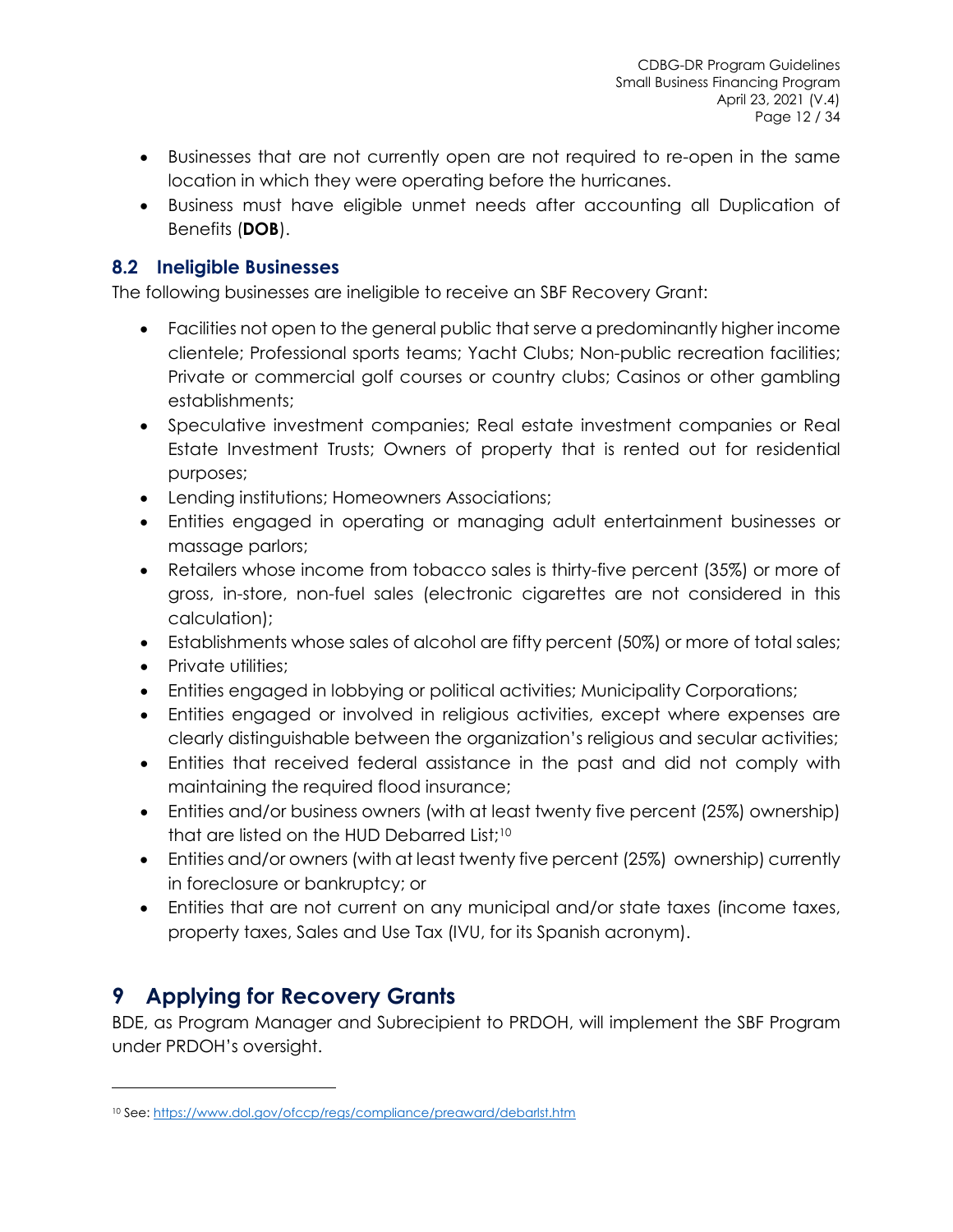## <span id="page-12-0"></span>**9.1 Application Intake**

Application intake began on March 25, 2020, with a publicly advertised Application process. BDE will review all Applications for eligibility with threshold requirements and then complete an underwriting review before making a final eligibility determination. BDE will inform and work with the selected entities through the Application process to complete all eligibility review steps required to successfully receive an award.

Eligible entities that wish to submit an Application will need to follow this process and submit all required documents associated by the deadlines provided. Instructions for completing the Application are available on the SBF Program website at [https://www.cdbg-dr.pr.gov/en/small-business-financing/.](https://www.cdbg-dr.pr.gov/en/small-business-financing/)

#### <span id="page-12-1"></span>**9.2 Prioritization**

Requests for assistance will be evaluated on a first come, first served basis for Applications that meet all applicable requirements for assistance, so long as Program funds are available. Business applications will be reviewed in the order complete applications are received. Applications are considered complete when all the information and all the documents required for the eligibility review are submitted by the Business Applicant.

# <span id="page-12-2"></span>**10 Underwriting Policy**

## <span id="page-12-3"></span>**10.1 HUD CDBG-DR Underwriting Guidance**

Underwriting for Recovery Grant will follow HUD guidelines at 24 C.F.R. § 570.209 as the financial underwriting framework for evaluating the feasibility of Applications. BDE will complete this underwriting review understanding that different levels of review are appropriate to take into account differences in the size and scope of each Application, and in the case of a microenterprise or other small business to take into account the differences in the capacity and level of sophistication among businesses of differing sizes.

The objectives of the underwriting guidelines are to ensure all awarded Business Applicants meet the CDBG Underwriting Criteria of 24 C.F.R. § 570.209 to evaluate:

- That project costs are reasonable;
- That all sources of project financing are committed;
- That to the extent practicable, CDBG-DR funds are not substituted for non-Federal financial support;
- That the project is financially feasible;
- That to the extent practicable, the return on the owner's equity investment will not be unreasonably high; and
- That to the extent practicable, CDBG-DR funds are disbursed on a pro rata basis if other sources of funds are provided to the project.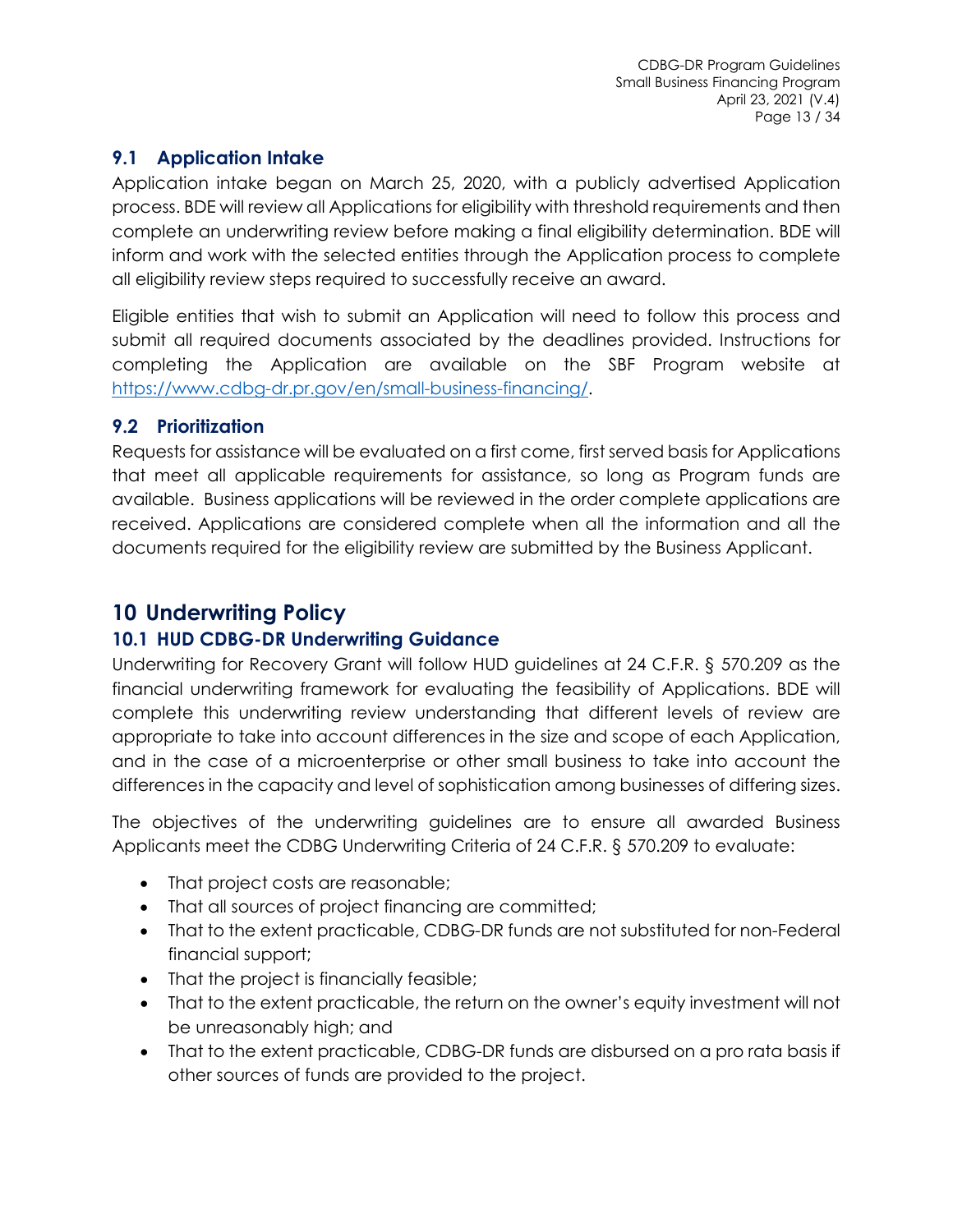# <span id="page-13-0"></span>**11 Duplication of Benefits (DOB)**

The Robert T. Stafford Disaster Relief and Emergency Assistance Act (**Stafford Act**), as amended, 42 U.S.C. §5121 *et seq*., prohibits any person, business concern, or other entity from receiving Federal funds for any part of such loss as to which it has received financial assistance under any other program, from private insurance, charitable assistance, or any other source. As such, PRDOH must consider disaster recovery aid received by, or available to, Program Business Applicants and determine if any assistance is duplicative. Any assistance determined to be duplicative must be deducted from the Program's calculation of the Business Applicant's total need prior to awarding assistance.

The duplication of benefits guidance included in Federal Register Vol. 84, No. 119 (June 20, 2019), 84 FR 28836, supersedes the duplication of benefits guidance issued in Federal Register Vol. 76, No. 221 (November 16, 2011), 76 FR 71060 for CDBG-DR grants received in response to disasters declared between January 1, 2015 and December 31, 2021. As such, the duplication of benefits policy outlined in these guidelines follows the guidance issued in 84 FR 28836.

For each Business Applicant for SBF Grant Award assistance, BDE will conduct an eligibility review and duplication of, and verification of benefits reviews for all business-related assistance. If a business owner received assistance for their home repair or personal property, such assistance will not be included in the DOB analysis.

## <span id="page-13-1"></span>**11.1 Declined SBA Loans**

Declined loans are loan amounts offered by a lender, but turned down by the Business Applicant, meaning the Business Applicant never signed the loan documents to receive a loan disbursement. The Bipartisan Budget Act of 2018 (Pub. L. 115–123, approved February 9, 2018) provides that grantees "shall not take into consideration or reduce the amount provided to any applicant for assistance from the grantee where such applicant applied for and was approved, but declined assistance related to such major declared disasters that occurred in 2014, 2015, 2016, and 2017 from the Small Business Administration (SBA)". Therefore, declined subsidized loans, including SBA loans are not to be included in the calculation of DOB.

The SBF Program will attempt to verify declined loan amounts using third-party data from SBA. If it cannot be ascertained from the SBA data whether or not the applicant declined the loan, the loan may still be excluded from DOB calculation if the Business Applicant provides a written certification stating that the applicant did not accept the subsidized loan.

#### <span id="page-13-2"></span>**11.2 Cancelled SBA Loans**

Cancelled loans are loan amounts offered by a lender, accepted by the Business Applicant, but for a variety of reasons, all or a portion of the loan amount was not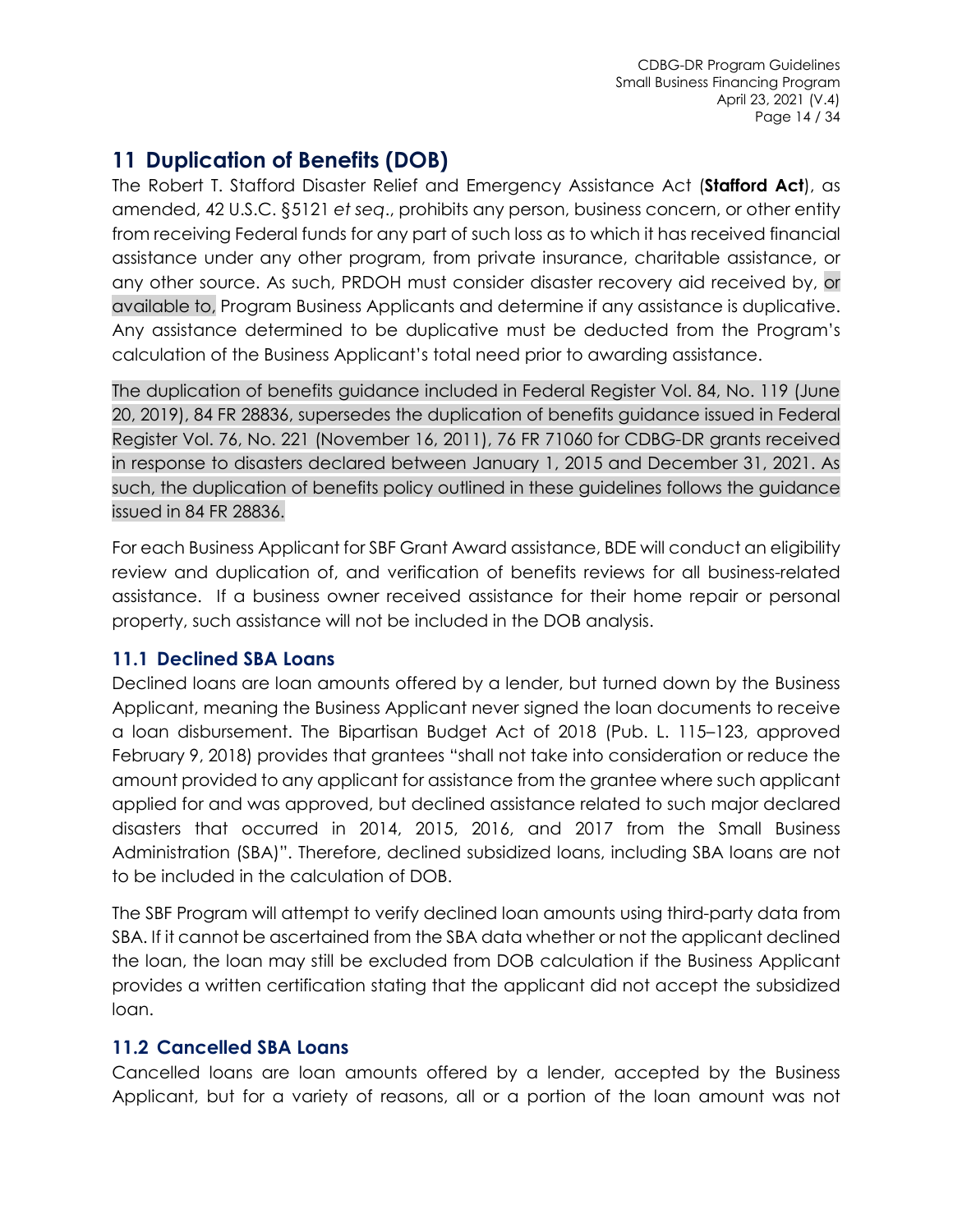disbursed and is no longer available to the applicant. Undisbursed portions of cancelled SBA loans may be excluded from the calculation of DOB, if it can be documented that the undisbursed portion of an accepted loan is cancelled and no longer available to the Business Applicant. To document that an SBA loan is cancelled, the Business Applicant must provide either: written communication from the lender confirming the loan is cancelled and no longer available to the applicant; or a legally binding agreement between PRDOH and the applicant that indicates the period of availability of the loan has passed and the applicant agrees not to take actions to reinstate the loan or draw any additional undisbursed loan amounts. In addition, PRDOH must notify SBA that the Business Applicant has agreed not to take any actions to reinstate the loan or draw additional amounts.

# <span id="page-14-0"></span>**12 Determining the Recovery Grant Award Amount**

BDE will calculate the Recovery Grant award amount based on an evaluation of the individual business. This evaluation will take DOB into consideration.

## <span id="page-14-1"></span>**12.1 Award Calculation**

 $\overline{a}$ 

The final award calculation will be conducted in accordance with, but not limited to, the following steps:

- 1. Calculate eligible amount of working capital.
- 2. Calculate eligible amount of equipment and furniture.
- 3. Calculate Business Applicant's total eligible uses of funds. (Sum of Step 1 and 2)
- 4. Identify all potentially duplicative assistance through the Program Application. (SBA, NFIP, other business interruption insurance, etc.)
- 5. Verify all duplicative assistance received or approved for the Business Applicant and determine amount considered to be duplicative with the grant award.
- 6. Deduct assistance determined to be duplicative from the Business Applicant's eligible uses of funds.
- 7. Calculate final unmet need. (Step 3 minus Step 6)
- 8. Determine maximum loan award amount. (Lesser of Step 7 or fifty thousand dollars  $($ \$50,000) $)$ <sup>[11](#page-14-2)</sup>.

The SBF Program provides funding up to the established award cap of fifty thousand dollars (\$50,000). Businesses with unmet needs greater than fifty thousand dollars (\$50,000) may apply for the Program, but the SBF Program may only fund up to fifty thousand dollars (\$50,000) of the unmet need. The SBF Program will calculate the maximum unmet need

<span id="page-14-2"></span><sup>11</sup> Businesses with need greater than \$50,000 may be assisted via other programs in the CDBG-DR economic recovery portfolio of programs. Please see the Action Plan a[t https://www.cdbg-dr.pr.gov/en/action-plan/](https://www.cdbg-dr.pr.gov/en/action-plan/) for more information on other economic development opportunities. Participation in the Small Business Financing Program does not preclude applicants from applying for assistance under other programs.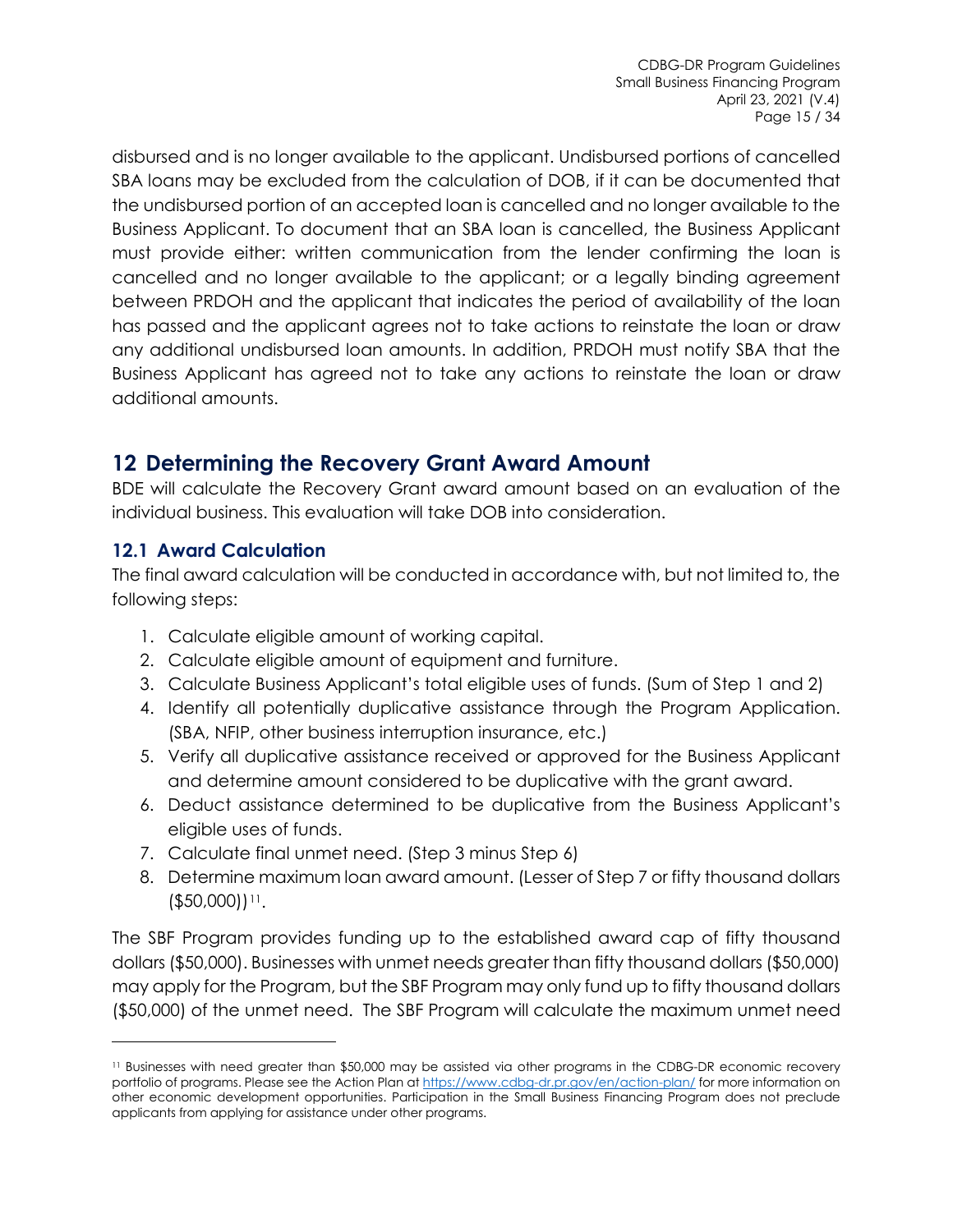and award amount for each Business Applicant. Business applicants will then select which items to accept funding for, up to fifty thousand dollars (\$50,000); using the Intended Use of Funds Form. The Intended Use of Funds Form outlines the agreed upon uses for SBF Program Funds and will be used to ensure that the business expends funding on eligible uses as outlined in the form.

Businesses that request moveable equipment or furniture with individual items with costs in excess of fifty thousand dollars (\$50,000), must provide evidence that they have other sources of funding to cover the total cost of the equipment in excess of the SBF award amount, prior to being issued an SBF recovery grant award<sup>12</sup>.

#### <span id="page-15-0"></span>**12.2 Working Capital**

 $\overline{a}$ 

For businesses requesting working capital assistance through the Recovery Grant offered by the SBF Program, BDE could determine an estimated monthly working capital need by reviewing Business Applicant's Puerto Rico State Corporate Tax Returns to determine an average monthly working capital expense for the business. Using the average working capital expense calculated for the business, BDE will multiply that number times six (6) to determine the Business Applicant's maximum eligible working capital assistance.

For businesses that started prior to the storm(s) and are still open or are planning to reopen as the same business, the working capital award will be calculated based on prestorm Puerto Rico State Corporate Tax Returns and/or after storm Puerto Rico State Corporate Tax Returns. Depending on the time the business started, the working capital will be prorated accordingly in order to justly and calculate the disaster recovery grant and unmet need. For businesses that started after Hurricanes Irma and/or María, but before March 25, 2020 (launching date of the SBF Program), the most current year tax return will be used to calculate working capital.

#### <span id="page-15-1"></span>**12.3 Movable Equipment and Furniture**

The Business Applicant may be eligible for assistance for eligible movable equipment, machinery and/or furniture expenses. The amount approved for working capital and movable equipment expenses may not exceed the maximum award.

Costs associated with movable equipment include the documented repair or replacement of, machinery or equipment not dependent on construction, reconstruction, ground disturbance or structural modifications. In order to determine the amount for which a business is eligible for movable equipment and furniture, the Business Applicant must provide three (3) quotes for each piece of equipment requested with adequate description to determine the nature of each equipment or furniture.

<span id="page-15-2"></span><sup>12</sup> As mandated by underwriting criteria outlined at 24 C.F.R. § 570.209, the SBF Program must ensure that all sources of funding are committed prior to funding a grant award.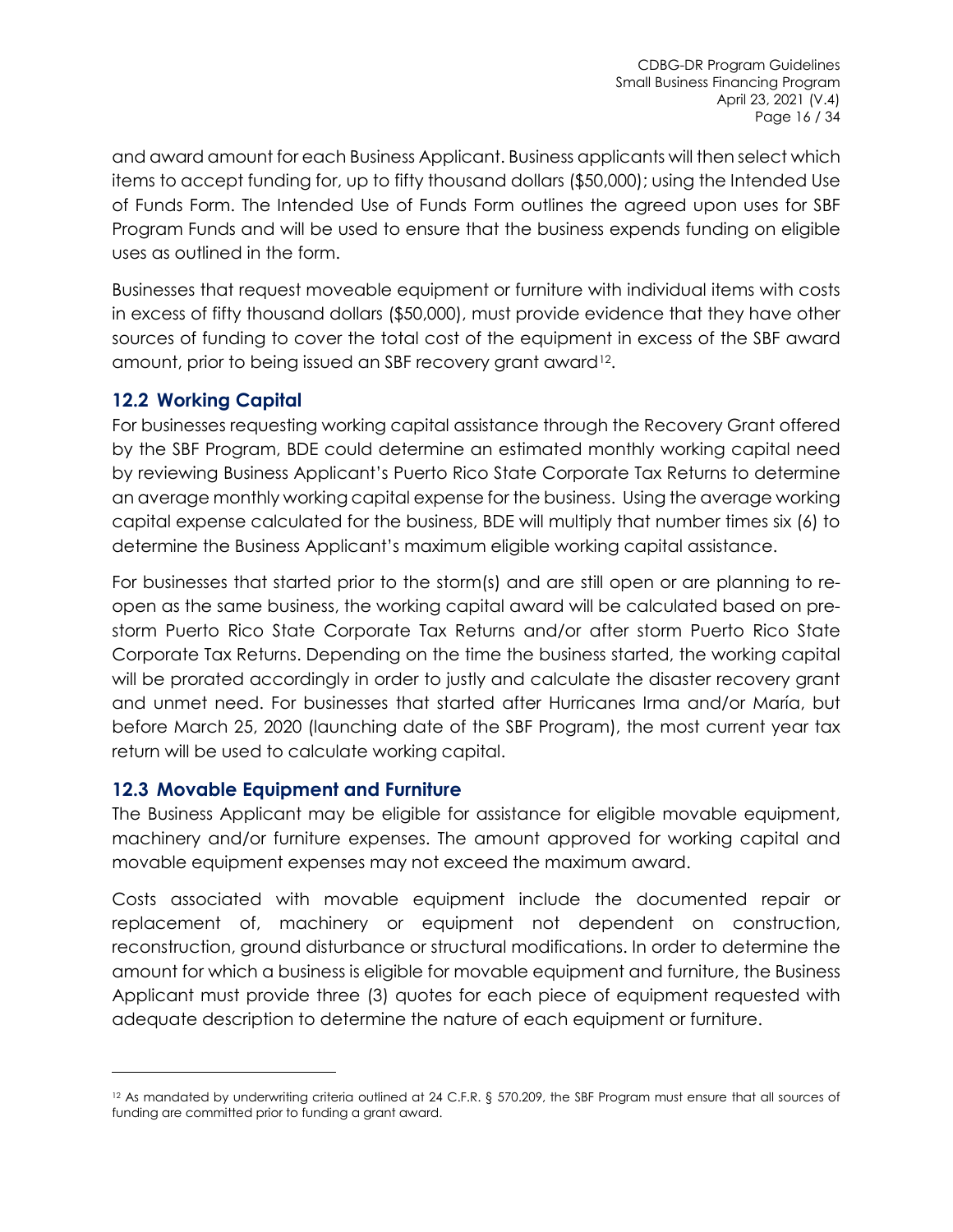If a business can demonstrate a special circumstance, meaning the requested equipment is highly specialized and/or it would be impossible to obtain three (3) quotes for, then the applicant may provide proof of the special circumstance and provide only (2) two quotes for each piece of specialized equipment requested instead of (3) three.

Procurement of each category of equipment or each category of furniture (the acquisition of goods or services) that the aggregate dollar amount does not exceed \$10,000 (or \$2,000 in the case of acquisitions for construction subject to the Davis-Bacon Act), these types of purchases may be awarded without soliciting competitive quotations if the BDE considers the price to be reasonable. In such cases, the business must provide only one (1) quote.

If the requested equipment or furniture is a replacement for equipment or furniture damaged or destroyed by the Hurricane(s), then the Business Applicant must provide verification of loss or damage (which may include pictures). If the requested equipment is necessary for the business to reopen and/or remain viable in the post-hurricane economy, the Business Applicant must provide justification for the new piece of equipment or furniture.

BDE will ensure all program costs are necessary and reasonable. All eligible uses of funds will be reviewed for DOB before final award determination and execution of grant agreements.

## <span id="page-16-0"></span>**12.4 Final Award Determination**

Once BDE has determined the total working capital and movable equipment expenses for which a Business Applicant may be eligible for the Recovery Grant offered by the SBF Program, BDE will conduct a DOB review and deduct the verified DOB amounts from the Business Applicant's final calculated award.

The DOB verification review will be carried out as described, but not limited to the following:

- BDE will collect information on potentially duplicative funding sources from all Business Applicants during the Application phase;
- Business Applicants will be required to provide insurance provider contact information, policy coverage information and ID, claims information and amounts received and approved for all potentially duplicative sources;
- Business Applicants will be required to authorize BDE to contact all potentially duplicative funding sources on their behalf to verify all funding sources received and/or approved; and
- Using information collected from the Business Applicant and the authorization provided to BDE by the Business Applicant, BDE will perform a verification of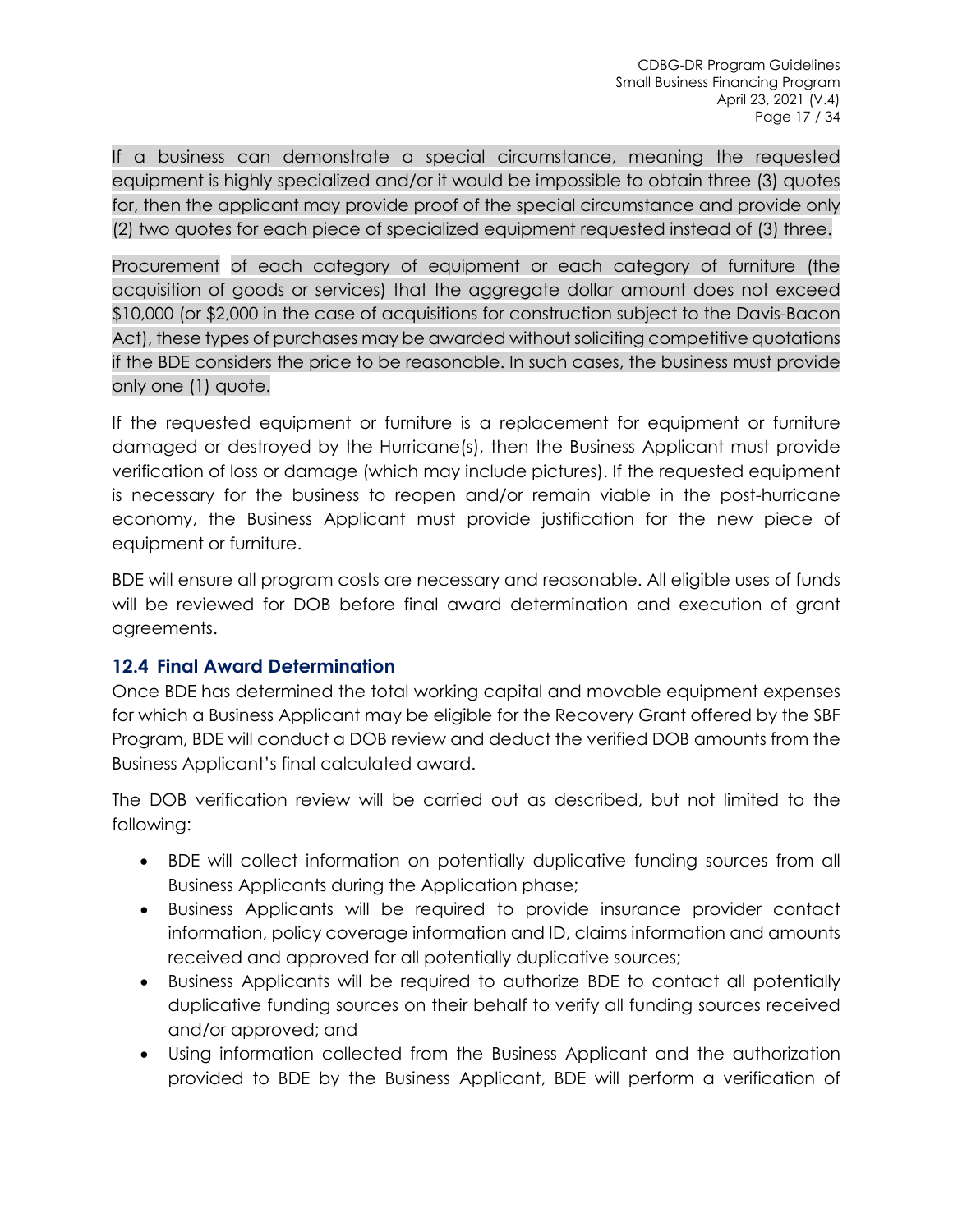benefits received and/or approved on all Business Applicants. BDE may work directly with Business Applicants to expedite this process.

BDE will calculate final eligible award amounts for Business Applicants.

#### <span id="page-17-0"></span>**12.5 Awards and Requirements**

The SBF Program reserves the right to revoke this award if the funds are not used for the stated purpose outlined in the grant agreement between the business applicant and BDE. Any funding expend not in accordance with the uses outlined in the grant agreement, must be returned to the Program in full. Grantees/Awarded Businesses must submit proof of expenditure of the funds granted under the agreement and document compliance with at least one (1) of the three (3) HUD national objectives defined in the authorizing statute of the CDBG Program at 104(b)(3) of the Housing and Community Development Act of 1974 (**HCDA**) (42 U.S.C. § 5304), as amended, within seven (7) months of disbursement of a grant award for working capital or ninety (90) days of disbursement of a grant award for equipment, to ensure verification of proper use of the Grant Award, and will need to continue providing proof of expenditure until all Grant funds are committed and verified through proof of expenditure.

Once expenditures are verified, a Closeout Confirmation Letter (Final Closeout) will be sent to Grantee/Awarded Business when all closeout requirements have been met<sup>[13](#page-17-1)</sup>. Prior to the Closeout Confirmation Letter, the Program may request any proof of expenditure required to validate use of funds and close the file.

Instances may arise where an applicant must return all or part of the awarded funding to the Program. The Program is responsible for recapturing duplicative funds from applicants or from applicants who become non-compliant. All applicant files will be reviewed and reconciled for accuracy to ensure DOB did not occur and that applicants are in compliance with Program requirements and federal guidelines. If an applicant has been identified as receiving a potential overpayment, the Program will document the amount and basis for the repayment in writing via a Repayment Notification.

Once it has been determined that the applicant must return funds to the CDBG‐DR grant fund, the applicant must repay their funds in a timely manner. All repayments shall be expected to be repaid in full as one lump sum amount. The Program will review any applicant claims of financial hardship and may make limited accommodations, on a case by case basis. All funds recovered because of this policy will be tracked in the Disaster Recovery Grant Reporting system (**DRGR**) and returned to the CDBG‐DR account or U.S. Treasury if the CDBG‐DR grant has been closed out.

<span id="page-17-1"></span> $\overline{a}$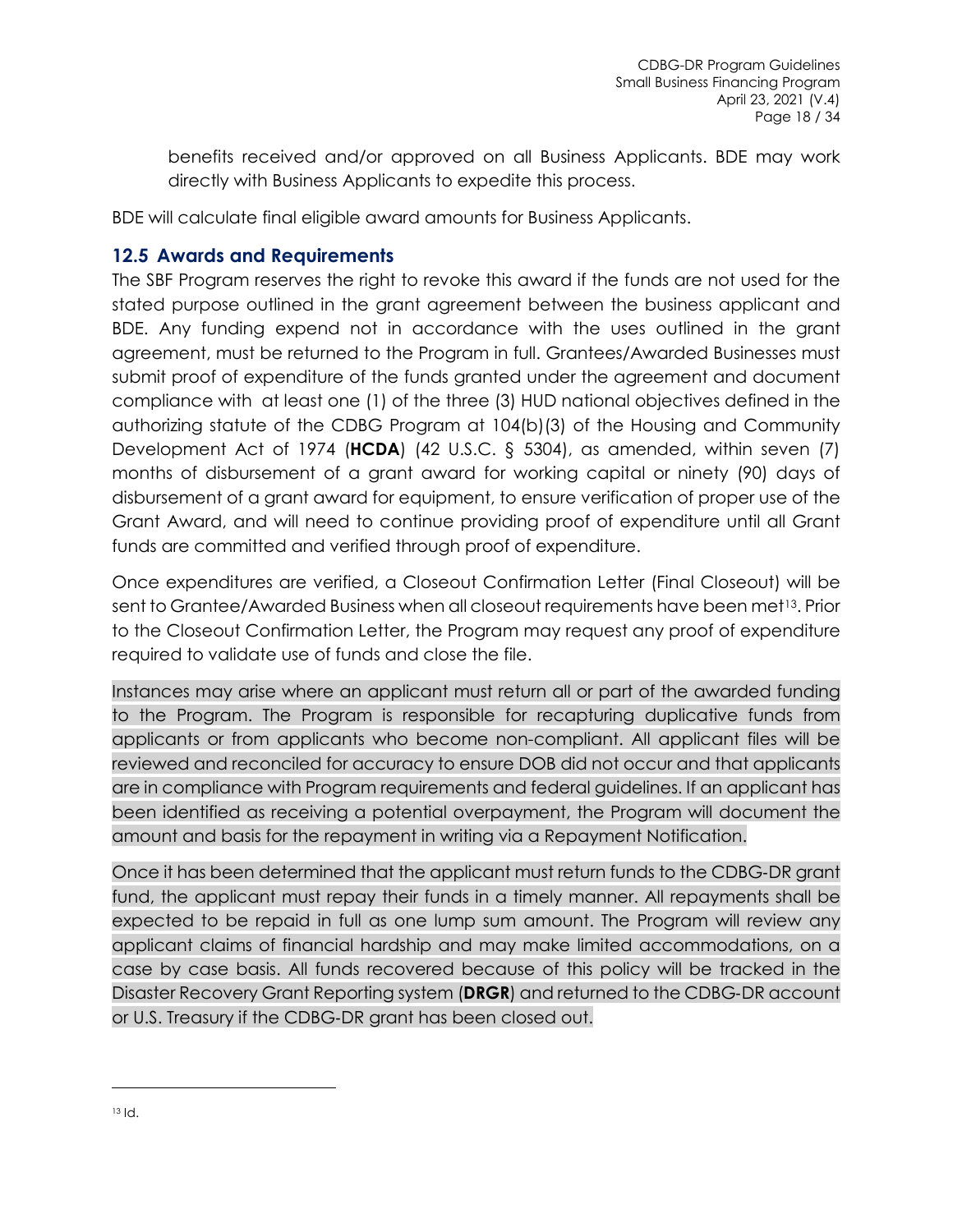The business will be required to repay any funds received under this Program in the event of: (a) its application including any information provided therewith or thereafter, contains any material misrepresentations; or (b) the award was made in error and the Business Applicant is not entitled to assistance under the Program Guidelines.

# <span id="page-18-0"></span>**13 Exacerbated Impacts**

To the extent that the impacts to the business resulting from Hurricane Irma and/or María are exacerbated by circumstances beyond the Business Applicant's control before the business is fully recovered, as per Federal Register Vol. 84, No. 119 (June 20, 2019), 84 FR 28836, the SBF Program may fund the business for recovery grants<sup>[14](#page-18-2)</sup>.

For example, if a business was impacted by Hurricanes Irma and/or María and a subsequent earthquake, pandemic, or any other natural disaster exacerbates the original impact before the business is fully recovered, the SBF Program may fund the business for a recovery grant to address the unmet need as it currently exists.

However, the SBF Program may not provide assistance for activities that: (1) address a need arising solely from any subsequent disaster other than Hurricanes Irma and/or María; or (2) address a need that has been met in full.[15](#page-18-3)

As stated in the SBF Program eligibility criteria, all Business Applicants to the SBF Program must have been impacted by Hurricanes Irma and/or María to receive assistance. Prior to addressing recovery need, the SBF Program must analyze other assistance available to the Business Applicant to ensure prevention of duplication of benefits, as described in the Duplication of Benefits (DOB) section of these guidelines.

Additional damages to the business caused by other natural disasters after the Hurricane(s), such as damage from the COVID19 Pandemic or earthquakes, do not preclude the Business from applying to SBF for their unmet need so long as it can show damages from the Hurricane(s).

# <span id="page-18-1"></span>**14 Environmental Review**

 $\overline{a}$ 

An environmental review is the process of reviewing a project and its potential environmental impacts to determine whether it meets federal, state, and local environmental standards. Every project undertaken with federal funds, and all activities associated with such project, are subject to the provisions of the National Environmental Policy Act of 1969 (**NEPA**), 42 U.S.C. § 4321 *et seq*., as well as to the HUD environmental

<span id="page-18-2"></span><sup>14</sup> See 84 FR 28836 a[t https://www.govinfo.gov/content/pkg/FR-2019-06-20/pdf/2019-13147.pdf](https://www.govinfo.gov/content/pkg/FR-2019-06-20/pdf/2019-13147.pdf)

<span id="page-18-3"></span><sup>15</sup> See Community Development Block Grant Disaster Recovery (CDBG-DR) Policy Guidance for Grantees 2019 at <https://files.hudexchange.info/resources/documents/CDBG-DR-Policy-Guide.pdf>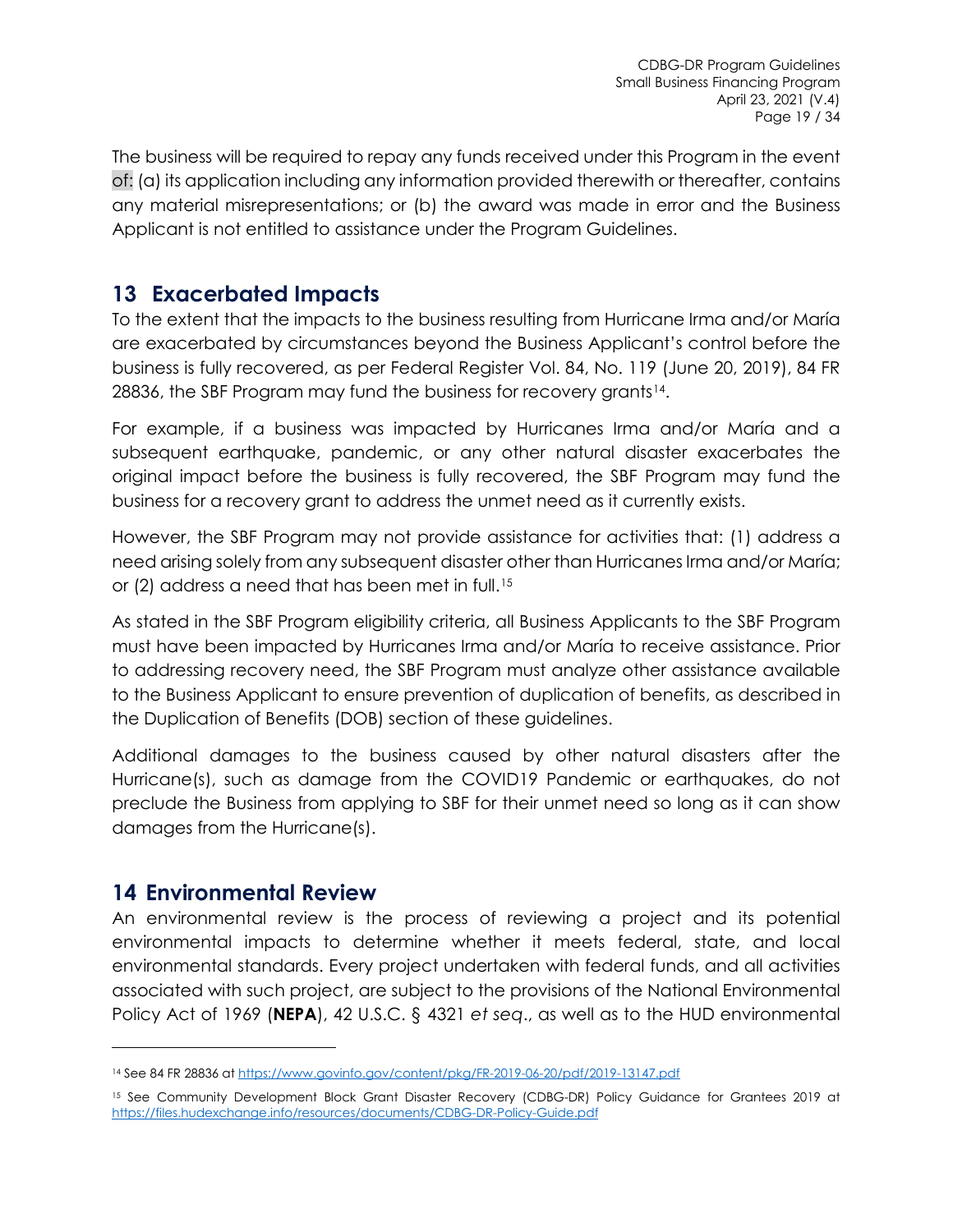review regulations at 24 C.F.R. § 58 on Environmental Review Procedures for Entities Assuming HUD Environmental Responsibilities. Therefore, an environmental review process is required for all awards to be issued under the Program to ensure that the proposed activities do not negatively impact the surrounding environment and that the property itself will not have an adverse environmental or health effect on end users. 24 C.F.R. § 58.22 prohibits the commitment or spending of federal or non-federal funds on any activity that could have an adverse environmental impact or limit the choice of reasonable alternatives prior to completion of an environmental review. Environmental clearance must be obtained for each project prior to the commitment of federal or nonfederal funds. A violation of this requirement may jeopardize federal funding for the Program and disallow all costs that were incurred before completion of the environmental review.

All Program awards must have documentation that they follow NEPA and other environmental requirements. Therefore, all projects shall have an Environmental Review Record (**ERR**), as required by NEPA and related laws. The ERR for the projects shall set forth: the existence of negative impacts on a site; the means to mitigate negative impacts; alternatives to the project (if needed); and the rejection of the proposed activities if all other options fail and it becomes the most prudent action to take.

Environmental reviews will be conducted concurrently with DOB reviews, when feasible. Environmental reviews must be completed prior to determining Program assistance to be offered to an eligible Business Applicant.

#### <span id="page-19-0"></span>**14.1 Environmental Level of Review**

To conduct the appropriate level of environmental review, the Program will determine the environmental classification of the project. The term "project" may be defined as an activity or group of activities geographically, functionally, or integrally related, regardless of funding source, to be undertaken by the Program in whole or in part to accomplish a specific objective. There are four major classifications of environmental review for projects:

- **Exempt Activities**: Those activities which are highly unlikely to have any direct impact on the environment.
- **Categorically Excluded Activities**: Those activities that may have an impact to the environment, but not to the extent that an Environmental Assessment under NEPA or Environmental Impact Statement is required. There are two (2) types of Categorically Excluded Activities, as follows:
	- o **Categorically Excluded Not Subject to 24 C.F.R. § 58.5:** Includes those activities included under 24 C.F.R. § 58.35 (b) and require environmental checks for the items listed at 24 C.F.R. § 58.6. For activities under this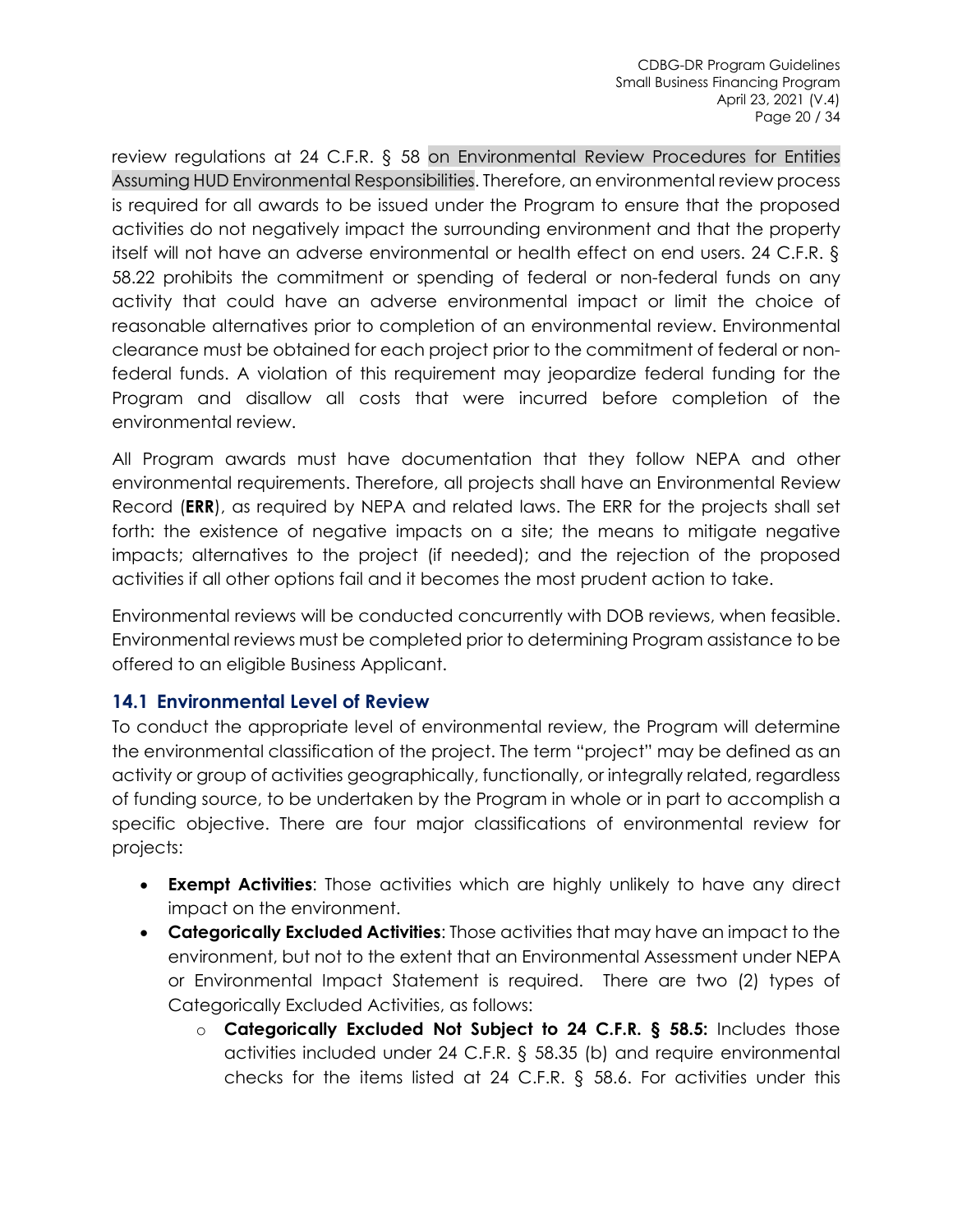classification, no public notice or request for release of funds is required to use grant funds.

- o **Categorically Excluded Subject to 24 C.F.R. § 58.5:** Refers to those activities included under 24 C.F.R. § 58.35 (a) and require environmental checks for the items listed at 24 C.F.R. § 58.5 and 24 C.F.R. § 58.6. If any environmental items are identified as potentially impacting (such as floodplains), a Request for Release of Funds (including publication of Notice of Intent) is required.
- **Environmental Assessment:** Includes those activities that could potentially have a significant impact on the environment. In addition to compliance with the laws and authorities at 24 C.F.R. § 58.5 and 24 C.F.R. § 58.6, environmental assessments must consider an array of additional potential impacts of the project, including a National Environmental Policy Act analysis. This environmental assessment requires publishing a Notice of Intent to Request Release of Funds as well as a Finding of No Significant Impact (assuming such is found).
- **Environmental Impact Statement**: Those activities that require a detailed written statement required by Section 102(2)(C) of NEPA for a proposed major Federal Action significantly affecting the quality of the human environment. These statements are normally used for major housing (2,500 units or more) or infrastructure projects.

## <span id="page-20-0"></span>**14.2 Exempt and Categorically Excluded Not Subject to § 58.5**

Based upon these guidelines, the only types of environmental reviews required for the SBF Program are (1) Exempt for administration and management activities and (2) Categorially Excluded Not Subject to 24 C.F.R. § 58.5 (**CENST**). Examples of categorically excluded activities not subject to related laws and authorities under 24 C.F.R. § 58.5 include: tenant based rental assistance; supportive services; operating costs; economic development activities; activities to assist homebuyers to purchase existing dwelling units or units under construction; and affordable housing predevelopment costs with no physical impact. To complete environmental requirements for categorically excluded activities not subject to 24 C.F.R. § 58.5, the Program must make a finding of categorical exclusion and include such finding in the Environmental Review Record. When these kinds of activities are undertaken it is not required to issue a public notice or to submit a request for release of funds. In any case, environmental compliance is required for the items listed in 24 C.F.R. § 58.6.

#### <span id="page-20-1"></span>**14.3 Activities Requiring an Environmental Assessment or CEST**

There are no activities allowed in the Small Business Financing Program that will require a Categorical Exclusion Subject to § 58.5 (**CEST**) or an Environmental Assessment.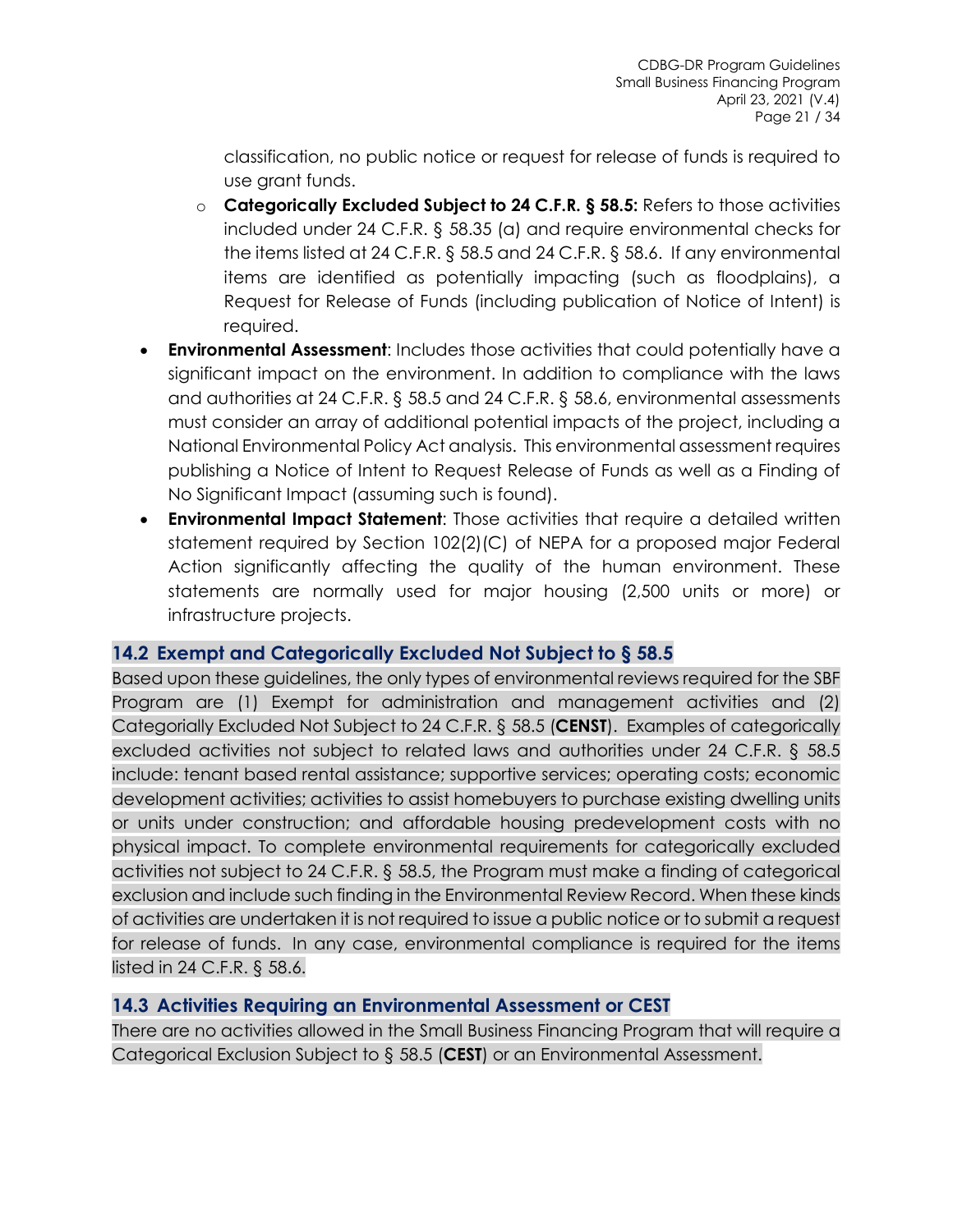#### <span id="page-21-0"></span>**14.4 Certification of Exemption and CENST Reviews**

The SBF Program activity encompassed in the fifty thousand-dollar (\$50,000) recovery grants pertaining the provision of working capital and the purchase of moveable equipment has been determined to have a level of environmental review of CENST in accordance with 24 C.F.R. § 58.35 (b). Except for the applicable requirements of 24 C.F.R. § 58.6 (addressed below), the PRDOH must provide an Environmental Review Record that identifies the citations at 24 C.F.R. § 58.6. Any properties within a Special Flood Hazard Area (aka 100-year floodplain) must purchase flood insurance for all equipment more than \$5,000 in aggregate. Additionally, there are no activities to be allowed within a Coastal Barrier Resource System (**CBRS**) unit, unless the activity is specifically identified to be one that provides services for the CBRS unit.

The administration and management of the SBF Program has been approved by PRDOH's Certifying Officer as an exempt activity per 24 C.F.R. § 58.34, as accredited in the Certificate of Exemption for HUD Funded Projects signed on August 9, 2019 and resides in the project file.

Should the Program change in a way that includes other activities different from those identified, a new determination of the level of environmental review should be performed and documented in the project files. If a modification changes the level of environmental review, future reviews should be in accordance with the new level of environmental review.

# <span id="page-21-1"></span>**15 Non-Responsive Applicants**

The Program will make reasonable attempts to contact Business Applicants to schedule meetings, collect documentation, or obtain other information necessary. If the Program has made **five (5)** consecutive unsuccessful attempts to contact a Business Applicant with no follow up contact from the Business Applicant, the applicant will be sent a Non-Responsive Notice. Contact attempts should be made using different methods of communication and at different times of the day/week. The Non-Responsive Notification provides contact information for the Program, advises the applicant of the next steps in the application process and notifies the Business Applicant that they must contact the Program within **fourteen (14) calendar days** of the date of the letter. If the Business Applicant fails to contact the Program within the **fourteen (14) calendar days** allowed, the application will be closed.

Likewise, the Program will make reasonable attempts to collect missing documentation and/or information. When it is determined that a Business Applicant must submit additional documentation or information, they will be sent a written request to provide missing information. Applicants will be allowed up to **thirty (30) calendar days** from the date of the written notification to provide missing information or documentation to fulfill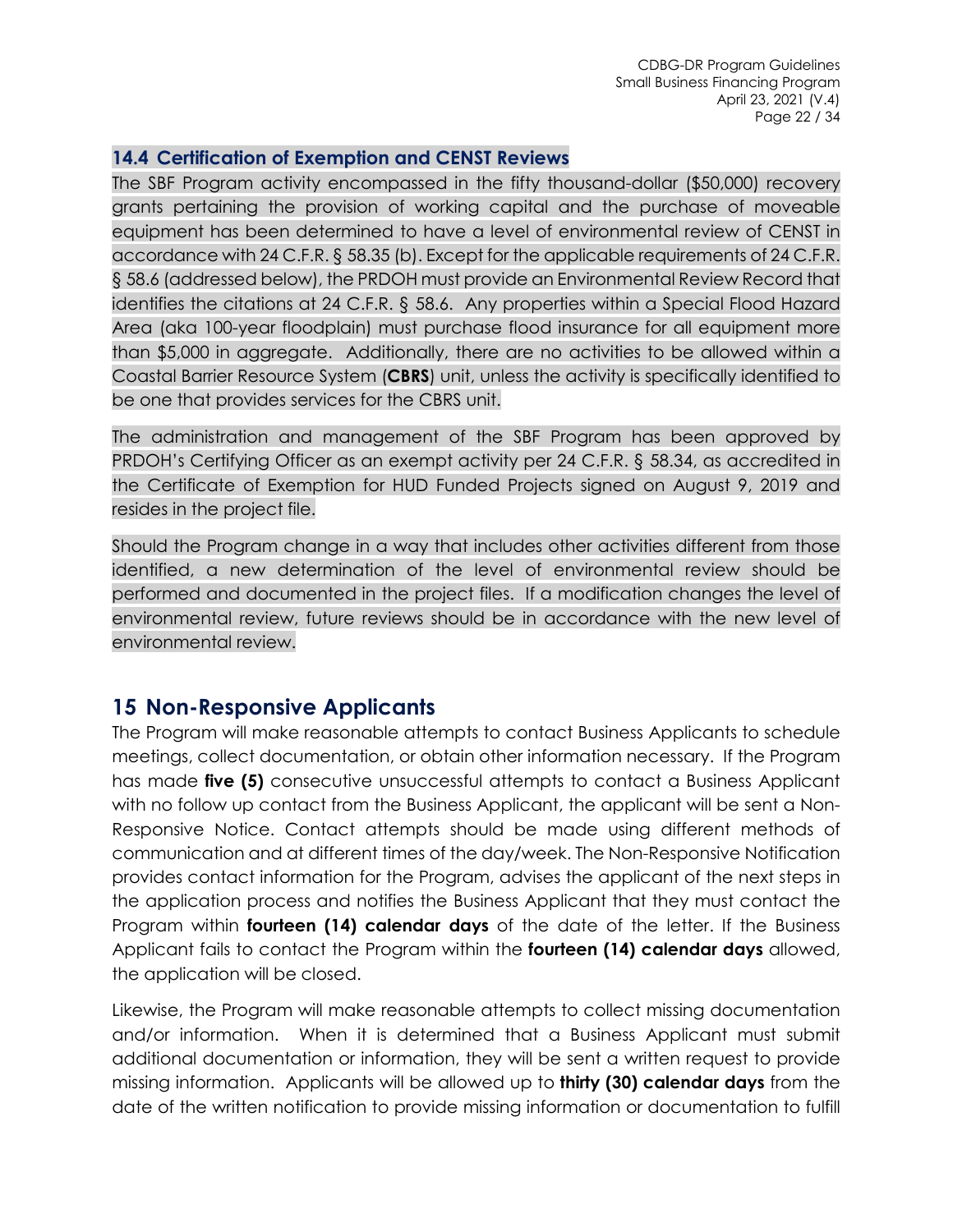the request. Failure to fulfill a program request for information within the **thirty (30) calendar day** period may result in closure of the application due to the nonresponsiveness of the Business Applicant.

## <span id="page-22-0"></span>**16 Voluntary Withdrawal**

An Applicant may request to withdraw from the Program at any time before disbursement of funds begins. The voluntary withdrawal process will be followed in the event an Applicant requests to withdraw from the Program. To withdraw, the Business Applicant will notify BDE of its desire to withdraw from the Program, who will then provide a Voluntary Withdrawal Notice to the Applicant. The Applicant or Applicants may withdraw from the Program using an electronic method. Upon completion of the withdrawal request, a Withdrawal Confirmation Notification will be sent to the Applicant and the application status will be updated to "Withdrawn."

## <span id="page-22-1"></span>**17 Section 3**

The purpose of Section 3 of the Housing and Urban Development Act of 1968 (12 U.S.C. §1701u) (hereinafter "**Section 3**"), as amended, is to ensure that employment and other economic opportunities generated by certain HUD financial assistance shall, to the greatest extent feasible, and consistent with existing Federal, State and local laws and regulations, be directed to low- and very low- income persons, particularly those who are recipients of government assistance for housing, and to business concerns which provide economic opportunities to low- and very low-income persons.

Recipients of covered funding are in compliance with Section 3 if they meet the minimum numerical goals set forth at 24 C.F.R. §135.30, as amended. Specifically: (i) thirty percent (30%) of the aggregate number of new hires shall be Section 3 residents; (ii) ten percent (10%) of the total dollar amount of all covered construction contracts shall be awarded to Section 3 business concerns; and; (iii) three percent (3%) of the total dollar amount of all covered non-construction contracts shall be awarded to Section 3 business concerns.

All BDE partners will participate in PRDOH trainings on how to integrate Section 3 compliance with their hiring and subcontracting plans.

# <span id="page-22-2"></span>**18 Reporting**

Compliance will be maintained in accordance with the reporting requirements under the CDBG-DR regulations. This includes all information and reports as required under any executed contracts and demographic data and other information on Business Applicants and awardees processed by contractual agreement.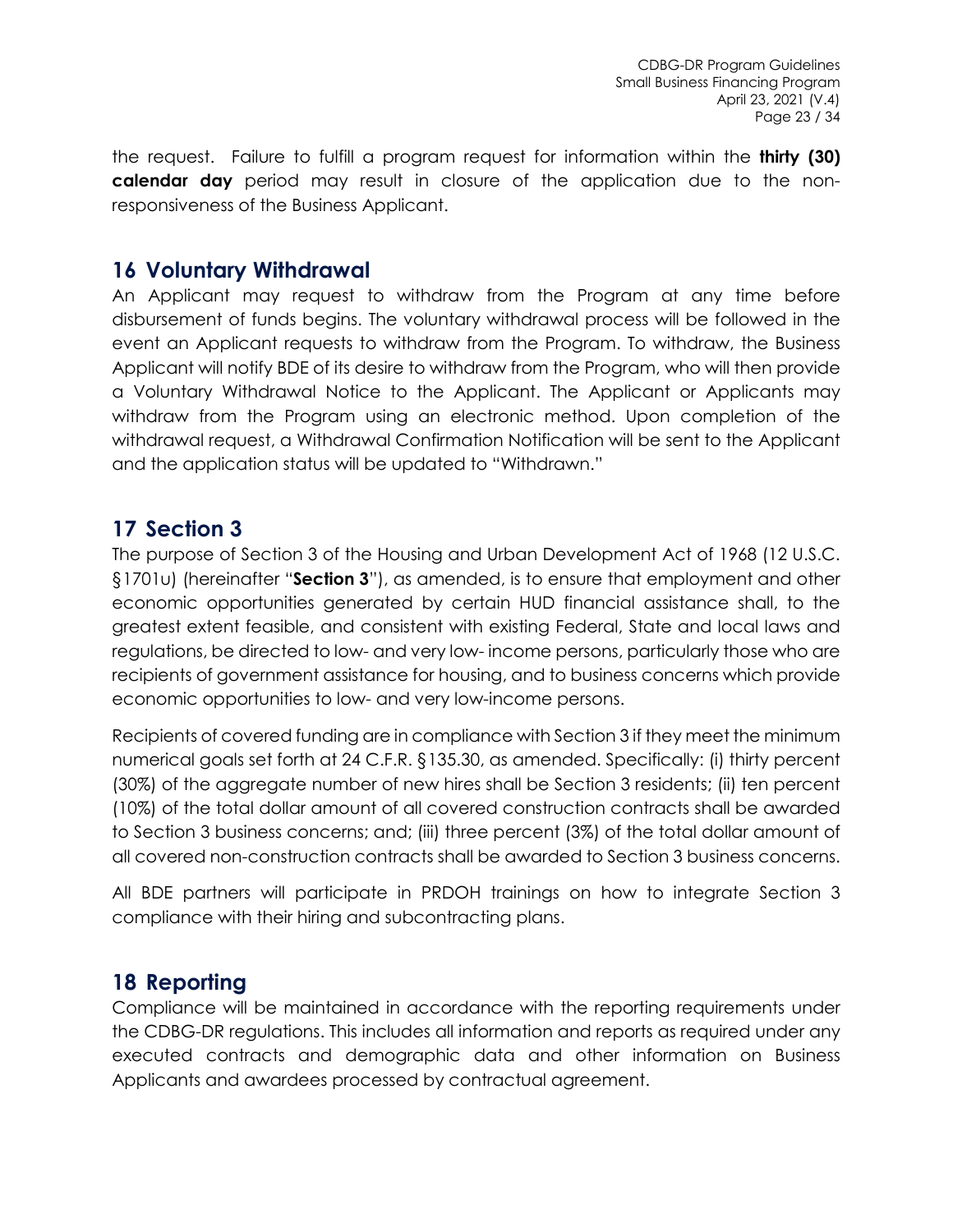# <span id="page-23-0"></span>**19 Monitoring**

This Program will be subject to the general Monitoring Plan, Cross Cutting Guidelines and other Grantee adopted guidelines or policies and procedures as outlined within the SRA between BDE and PRDOH. PRDOH will monitor and request utilizing sample populations served.

BDE will monitor subrecipients it engages to assist with program management using the PRDOH Monitoring Plan.

If issues of non-compliance are identified during monitoring, such issues shall be categorized as either material or administrative. Businesses found to be in material noncompliance, or which received funds in error, may be required to repay grant funds to the State, as per the Terms and Conditions agreement. All Companies who were willfully fraudulent will be prosecuted.

According to 24 C.F.R. § 570.501(b), PRDOH, as Grantee, is responsible for ensuring that CDBG-DR funds are used in accordance with all program requirements. The use of CDBG-DR funds by designated public agencies, subrecipients, or contractors does not relieve PRDOH of this responsibility. Therefore, this Program will be subject to PRDOH's standardized Monitoring Plan, Cross Cutting Guidelines and other Grantee adopted guidelines, policies and procedures, as outlined within the SRA between the subrecipients and PRDOH. BDE will perform monitoring of the SBF Programs using a Monitoring Plan created in accordance with the requirements of PRDOH's standardized Monitoring Plan and under PRDOH's approval.

# <span id="page-23-1"></span>**20 Application Closeout for Recovery Grants**

Upon completion of all exhaustion of Recovery Grant funds, the Program applications shall be closed. This process will begin by ensuring that all invoices presented have been accepted by BDE and that everything reflected in the Intended Use of Funds Form and the Grant Agreement has been performed in compliance with Program requirements. A member of the Program's Quality Control Team will perform a complete review of the application file to ensure all necessary documentation is present and to ensure that the case is ready for closeout.

General requirements for closeout are as follows:

- All eligibility and DOB documentation are found to be in accordance with all requirements of this policy and sufficient to justify the Business Applicant's participation in the Program;
- All Program forms required throughout the entirety of the Application process have been duly completed and executed by the appropriate Program Staff and the Business Applicant;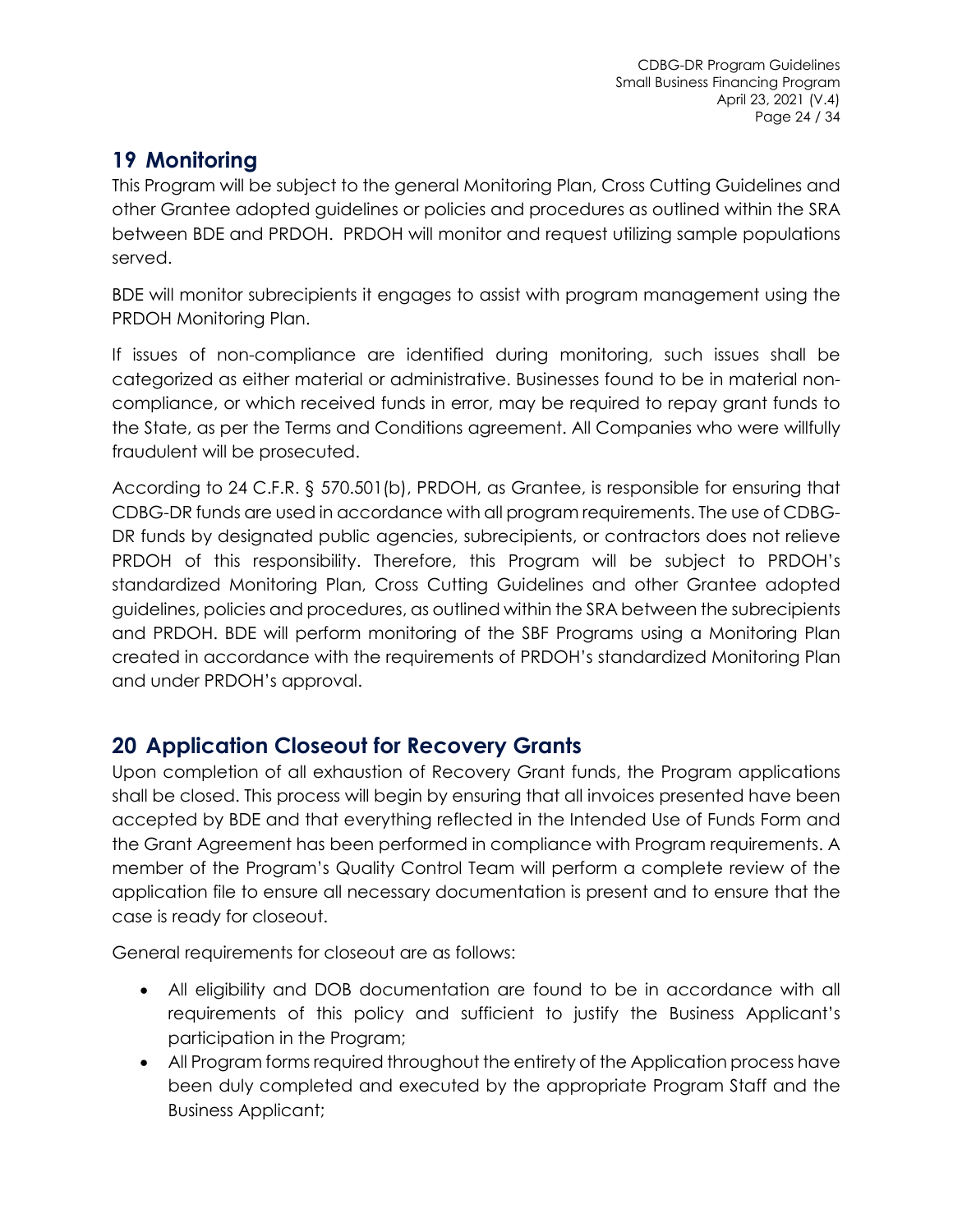- All funds used for the Program, whether CDBG-DR or received by means of a subrogation of funds, have been properly accounted for and reconciled;
- Environmental clearance, if required, has been obtained for the Business Applicant; and
- Other requirements for closeout as established in the grant agreement contract have been completed.

Outreach will be made to the Business Applicant, or any other party involved in the event that any additional information is necessary to close-out the case. Once all levels of quality control review are passed, the Business Applicant will receive a Program Final Notice and their individual case will be placed in a closeout complete status.

# <span id="page-24-0"></span>**21 Program-Based Reconsideration and/or Administrative Review**

Applicants of the Program may contest any determinations or denials based on program policy. However, an Applicant may not challenge a federal statutory requirement. Applicants have the right to request a program-based Reconsideration with the Program or request an Administrative Review directly with PRDOH, as stated below. If the Applicant fails to contest a determination within the time allotted, the inaction will be deemed as an acceptance of the determination.

## <span id="page-24-1"></span>**21.1 Program-Based Reconsideration Request**

Applicants who wish to contest a Program determination may file a Program-based Reconsideration Request directly with the Program by submitting a written Request, via electronic or postal mail, within **twenty (20) calendar days** from the date a copy of the notice was filed in the record of the agency. Provided, that if the date on which the copy of the notice is filed in the records of the agency differs from the mailing date (postal or electronic) of said notice, the aforementioned **twenty (20) calendar day-term** shall be calculated from the mailing date (postal or electronic). Notices distributed via electronic communication shall be considered valid. In the event a notification is sent via postal and electronic mail, the notification date will be the one sent beforehand. Program notices will include the electronic and postal information where these will be received. (email: [RECONSIDERATION.SBF.CDBGDR@bde.pr.gov](mailto:RECONSIDERATION.SBF.CDBGDR@bde.pr.gov) and Attn: SBF Program Reconsideration P.O. Box 2134 San Juan, PR 00922-2134, respectively)

Applicants who file a Program-based Reconsideration Request are encouraged to provide individual facts or circumstances, as well as supporting documents to justify their petition. In the Reconsideration Request process, the Program will only review facts and information already included in an Applicant's file, unless the Applicant submits new documentation. The Program has the discretion to accept or reject new documentation based upon its relevance to the Program-based Reconsideration Request.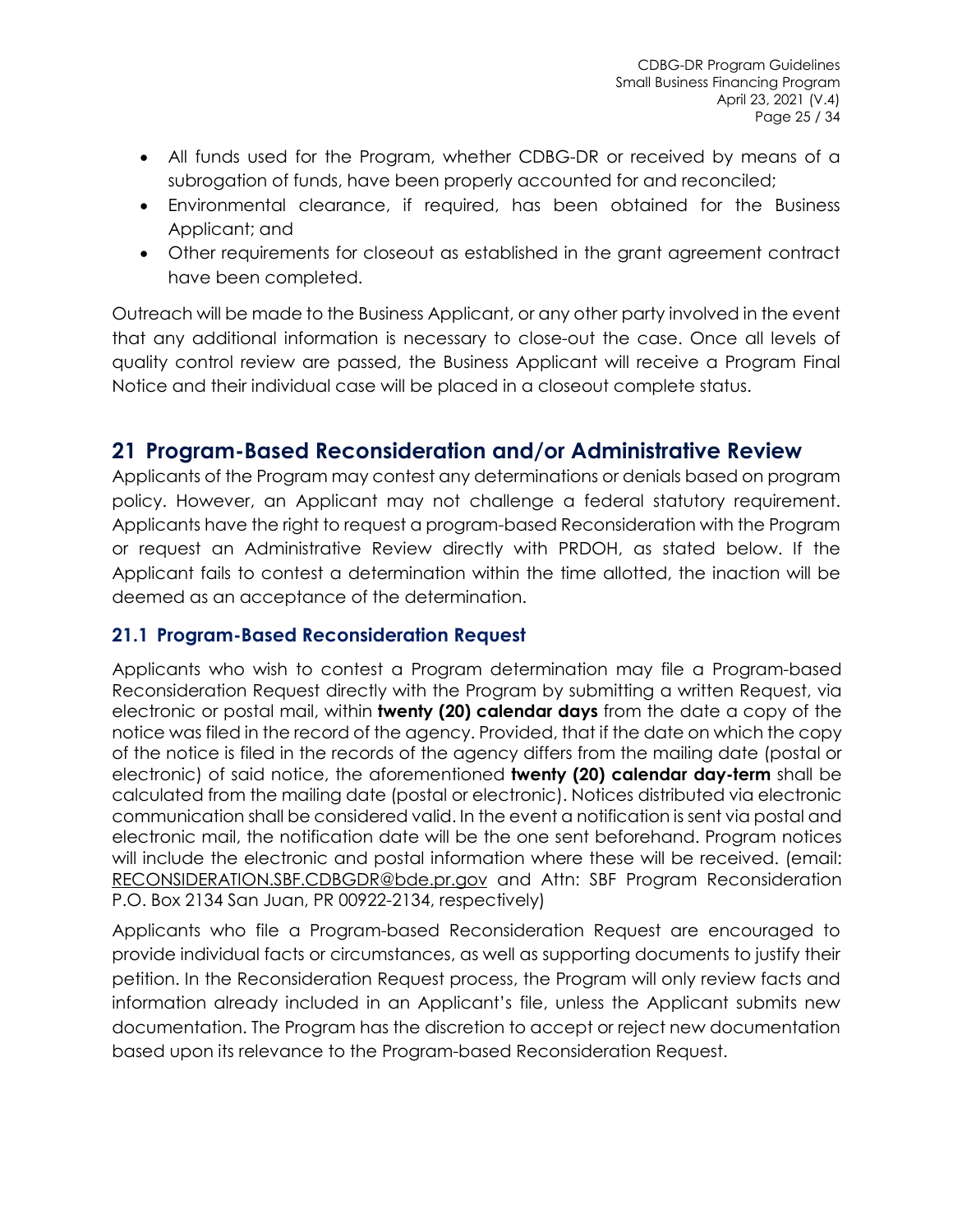The Program will review and address the Reconsideration Request within **fifteen (15) calendar days** of its receipt. Applicants will be notified of the reconsideration determination via a Reconsideration Request Approved or a Reconsideration Request Denied notification.

Filing a Program-based Reconsideration Request does not substitute, negate, or preclude any legal right that an Applicant has to challenge a determination made by the Program. Therefore, Applicants who believe the initial determination of the Program to be erroneous, may submit, at their discretion, either a Program-based Reconsideration Request or a petition for review of the decision made by the Program by filing an Administrative Review Request at the PRDOH in accordance with Regulation Number 4953, of August 19, 1993, which regulates the Formal Adjudication Process for the PRDOH and its Adjunct Agencies (**Regulation 4953**)<sup>[16](#page-25-1)</sup>.

#### <span id="page-25-0"></span>**21.2 Administrative Review Request**

 $\overline{a}$ 

If an Applicant disagrees with a Program determination, or with the Reconsideration Request Denial determination, said party may file directly to PRDOH, as grantee, an Administrative Review Request in accordance with the aforementioned Regulation 4953. The Applicant must submit such request, in writing, within **twenty (20) calendar days** from the date a copy of the Program determination or a Reconsideration Request Denial determination notice was filed in the record of the agency. Provided, that if the date on which the copy of the notice is filed in the records of the agency differs from the mailing date (postal or electronic), the aforementioned **twenty (20) calendar day-term** shall be calculated from the mailing date (postal or electronic). Notices distributed via electronic communication shall be considered valid. In the event a notification is sent via postal and electronic mail, the notification date will be the one sent beforehand. Submit request via e-mail to: [LegalCDBG@vivienda.pr.gov;](mailto:LegalCDBG@vivienda.pr.gov) via postal mail to: CDBG-DR Legal Division, P.O. Box 21365, San Juan, PR 00928-1365; or in person at PRDOH's Headquarters at: CDBG-DR Legal Division, 606 Barbosa Avenue, Juan C. Cordero Davila Building, Río Piedras, P.R. 00918.

If the Applicant disagrees with any **final** written determination on an Administrative Review Request notified by PRDOH after completing the Administrative Adjudicative Procedure, said party may file a Judicial Review petition before the Court of Appeals of Puerto Rico within **thirty (30) days** after a copy of the notice has been filed. See Act No. 201-2003, as amended, known as the Judiciary Act of the Commonwealth of Puerto Rico of 2003, 4 L.P.R.A. § 24 *et seq.*, and Section 4.2 of Act 38-2017, as amended, known as

<span id="page-25-1"></span><sup>16</sup> For more details, you can access Regulation 4953 (in Spanish) at: [https://www.vivienda.pr.gov/wp](https://www.vivienda.pr.gov/wp-content/uploads/2015/09/4953-Reglamenta-los-procedimientos-de-adjudicacion-formal..pdf)[content/uploads/2015/09/4953-Reglamenta-los-procedimientos-de-adjudicacion-formal..pdf.](https://www.vivienda.pr.gov/wp-content/uploads/2015/09/4953-Reglamenta-los-procedimientos-de-adjudicacion-formal..pdf)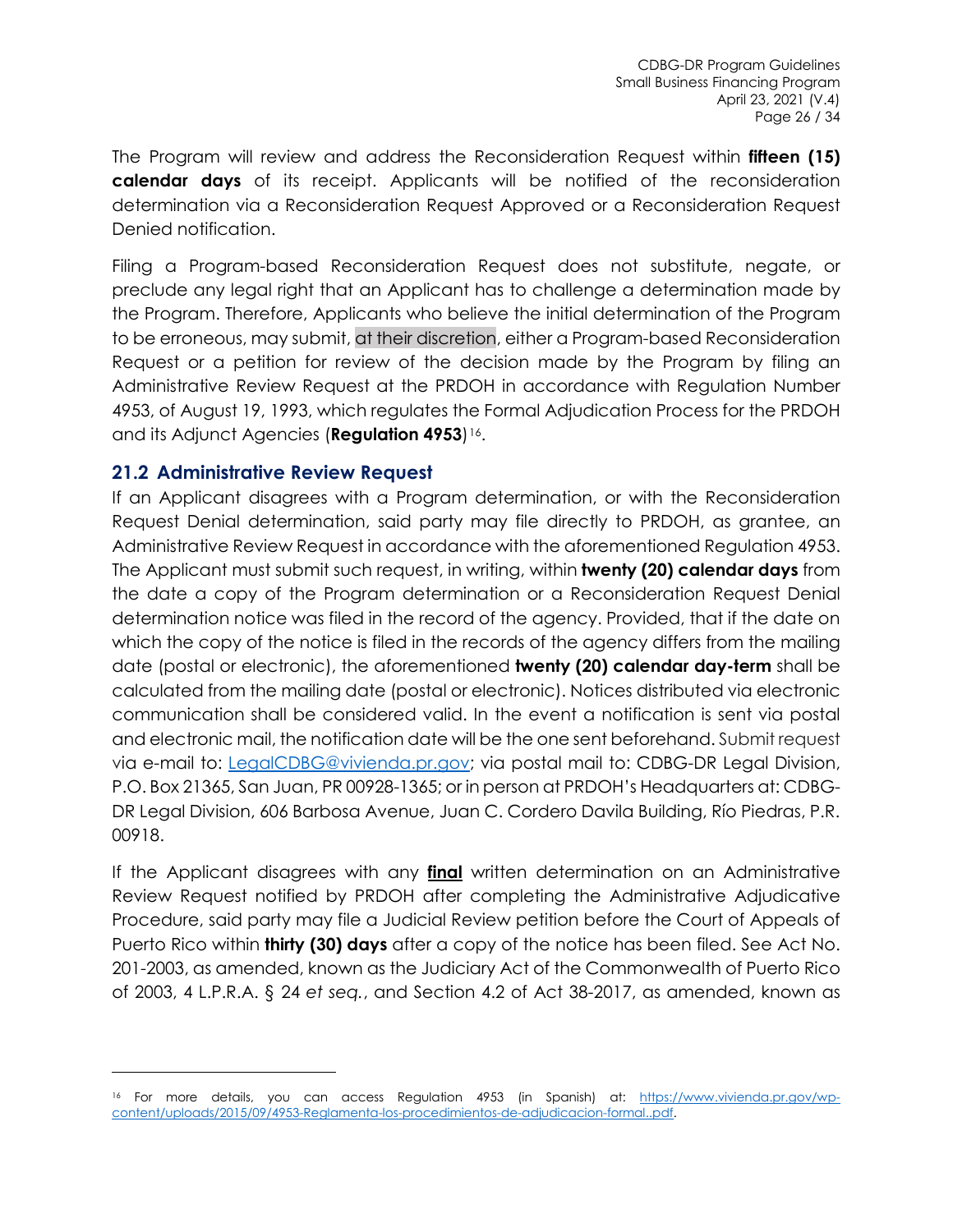the Uniform Administrative Procedures Act of the Government of Puerto Rico, 3 LPRA § 9672.

# <span id="page-26-0"></span>**22 General Provisions**

## <span id="page-26-1"></span>**22.1 Program Guidelines Scope**

This document sets fort the policy governing the Program. These program guidelines are intended to aid and provide program activity guidance in Program implementation and closeout and should not be construed as exhaustive instructions. All Program activities must comply with the policies herby stated. In addition, all program staff must adhere to established program procedures and all federal and state laws and regulations in effect, as applicable, in the execution of program activities.

However, the PRDOH reserves the faculty to authorize, in its sole discretion, the granting of Program benefits to any Applicant, only when exceptional circumstances, not contemplated in these guidelines, justify it. Such faculty will be exercised on a case-bycase basis in compliance with local, state and federal requirements. PRDOH is in no way obligated to grant the Program benefits in said cases.

#### <span id="page-26-2"></span>**22.2 Program Guidelines Amendments**

PRDOH reserves the right to modify the policies established in these guidelines if the program guidelines, as written, do not reflect the intended policy or cause procedures to be impracticable, among any other circumstances. If an amended version of these guidelines is approved, the amended version fully supersedes all other previous versions and should be used as the basis for the evaluation of all situations encountered in the implementation and/or continuance of the Program from the date of its issuance, that is, the date that appears on the cover of these guidelines. Each version of the program guidelines will contain a detailed version control log that outlines any substantive amendment, inclusions and/or changes.

#### <span id="page-26-3"></span>**22.3 Disaster Impacted Areas**

As described in the initial Action Plan, and its amendments, the Government of Puerto Rico will use CDBG-DR funds solely for necessary expenses related to disaster relief, longterm recovery, restoration of housing, infrastructure, and economic revitalization in the impacted and distressed areas in Puerto Rico as identified in disaster declaration numbers DR-4336 and 4339. Through the Federal Register Vol. 83, No. 157 (August 14, 2018), 83 FR 40314, HUD identified that, for Puerto Rico, all components of the Island are considered "most impacted and distressed" areas. Therefore, these guidelines apply to all 78 municipalities of Puerto Rico.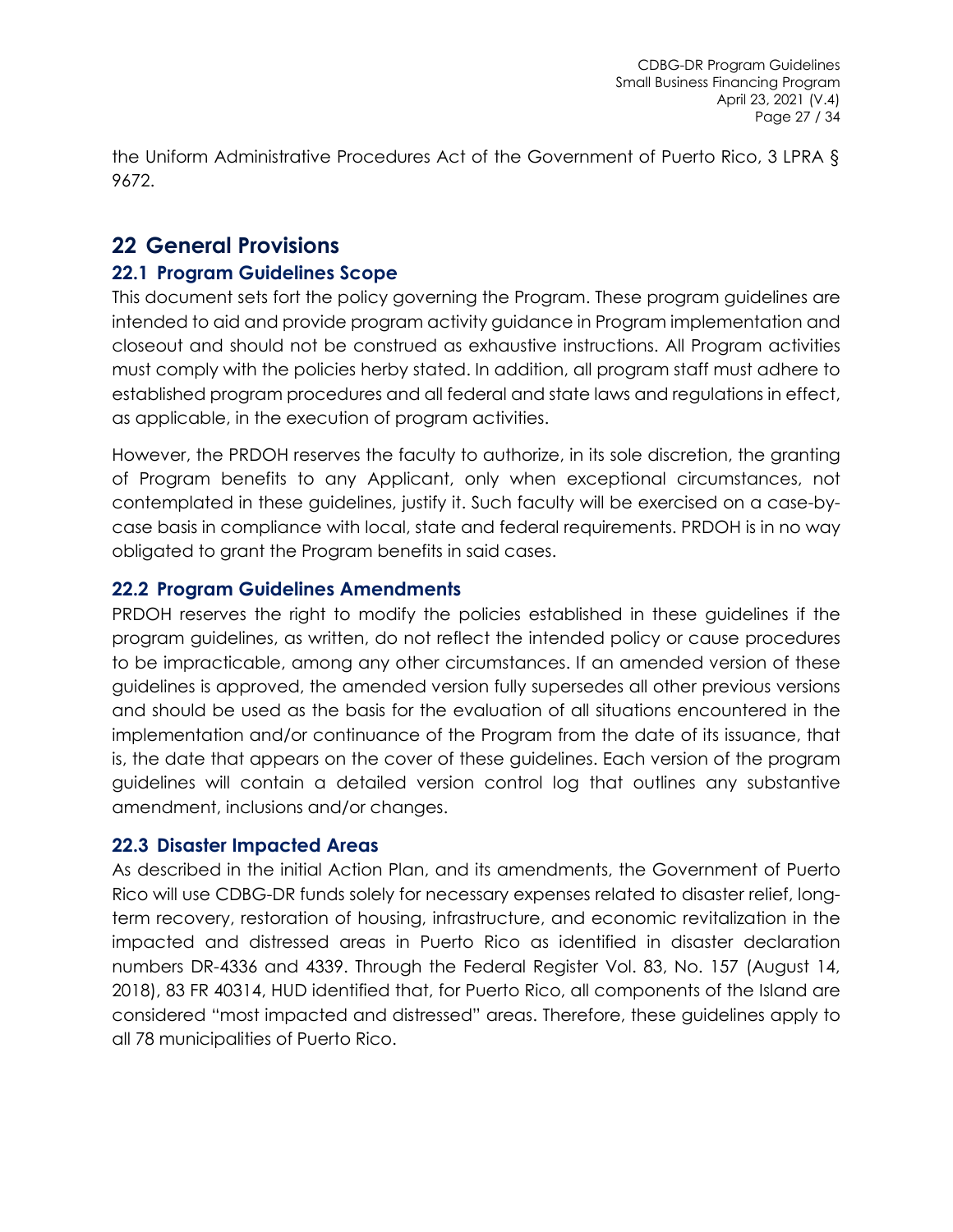#### <span id="page-27-0"></span>**22.4 Extension of Deadlines**

The Program could extend deadlines on a case-by-case basis. The Program may decline to extend a deadline if such extension will jeopardize the Program's completion schedule or the schedule of an individual construction project. The aforementioned strictly applies to program deadlines or established program terms. Under no circumstance(s) does the faculty to extend deadlines apply to the established terms of time in any applicable federal or state law or regulation, or to the terms of times established in these guidelines to request a Program-based Reconsideration, administrative review and/or judicial review.

#### <span id="page-27-1"></span>**22.5 Established Periods of Time**

Unless otherwise specified, all established periods of time addressed in this and all CDBG-DR Program Guidelines will be considered calendar days. On this matter, PRDOH, as grantee, will follow Rule 68.1 of the Rules of Civil Procedure of Puerto Rico, 32 LPRA Ap. V, R. 68.1.

#### <span id="page-27-2"></span>**22.6 Written Notifications**

All determinations made by the Program will be notified in writing. If a Business Applicant believes that any determination was made without being written, the applicant may request that such decision be made in writing and duly substantiated.

#### <span id="page-27-3"></span>**22.7 Conflict of Interest**

As stated in the Federal Register Vol. 83, No. 28 (February 9, 2018), 83 FR 5844, Federal regulations require that State grantees, in the direct Grant administration and means of carrying out eligible activities, be responsible with program administrative requirements, including those established in 24 C.F.R. §570.489(h) related to conflicts of interest.

Several federal and state conflict of interest laws can govern CDBG-DR assisted activities. Therefore, PRDOH has enacted the Conflict of Interest and Standards of Conduct Policy (**COI Policy**) in conformity with the following applicable federal and state regulations:

- HUD conflict of interest regulations, 24 C.F.R. §570.611 and 24 C.F.R. §85.36;
- The Uniform Administrative Requirements, Cost Principles, and Audit Requirements for Federal Awards, 2 C.F.R. §200 at §200.112 and §200.318(c)(1);
- Puerto Rico Department of Housing Organic Act, Act 97 of June 10, 1972, as amended, 3 L.P.R.A. § 441 *et seq.*;
- The Anti-Corruption Code for the New Puerto Rico, Act 2-2018, as amended, 3 L.P.R.A. § 1881 *et seq.*; and
- The Puerto Rico Government Ethics Office Organic Act, Act 1-2012, as amended, 3 L.P.R.A. § 1654 *et seq*.

The COI Policy outlines PRDOH's responsibility, in its role as grantee, to identify, evaluate, disclose and manage apparent, potential or actual conflicts of interest related to CDBG-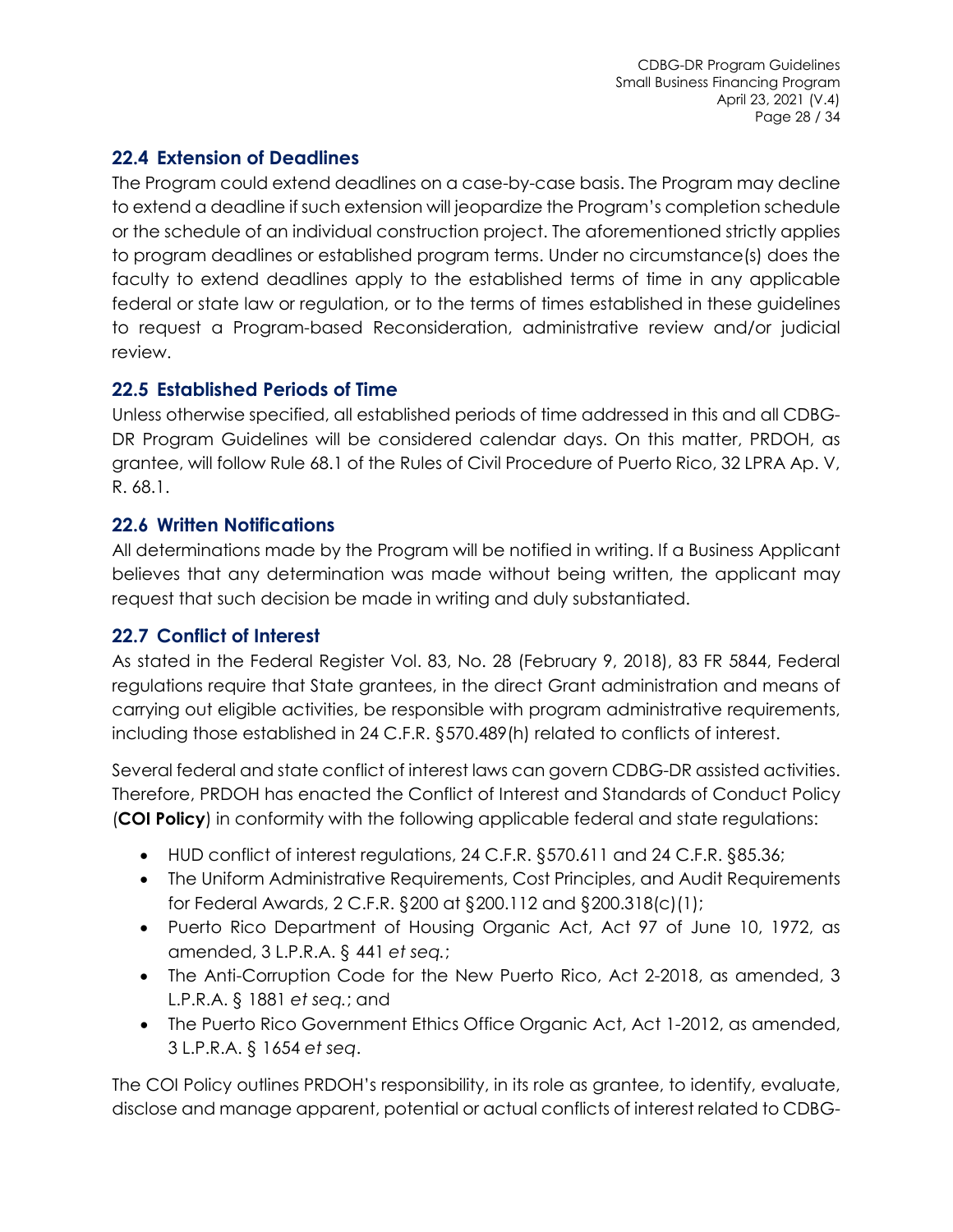DR funded projects, activities and/or operations. Said Policy is intended to serve as guidance for the identification of apparent, potential or actual conflicts of interest in all CDBG-DR assisted activities and/or operations. In accordance with 24 CFR § 570.489, the COI Policy also includes standards of conduct governing employees engaged in the award or administration of contracts.

As defined in the COI Policy, a conflict of interest is a situation in which any person who is a public servant, employee, agent, consultant, officer, or elected official or appointed official of the PRDOH, or of any designated public agencies, or of subrecipients that are receiving funds under the CDBG-DR Program may obtain a financial or personal interest or benefit that is or could be reasonably incompatible with the public interest, either for themselves, or with those whom they have business, or an organization which employs or is about to employ any of the parties indicated herein, or a member of their family unit during their tenure or for **two (2) years** after.

Such conflicts of interests will not be tolerated by PRDOH. PRDOH, Program officials, their employees, agents and/or designees are subject to state ethic laws and regulations, including, but not limited to Act 1-2012, as amended, in regards to their conduct in the administration, granting of awards and program activities.

According to the aforementioned Act, no public servant shall intervene, either directly or indirectly, in any matter in which they have a conflict of interests that may result in their benefit. No public servant shall intervene, directly or indirectly, in any matter in which any member of his/her family unit, relative, partner or housemate has a conflict of interest that may result in benefit for any of the abovementioned. In the case that any of the abovementioned relationships has ended during the two (2) years preceding the appointment of the public servant, they shall not intervene, either directly or indirectly, in any matter related to them until **two (2) years** have elapsed after his/her appointment. This prohibition shall remain in effect insofar the beneficial ties with the public servant exist. Once the beneficial ties end, the public servant shall not intervene, either directly or indirectly, in such matter until **two (2) years** have elapsed.

The above conflict of interest statement does not necessarily preclude PRDOH Program officials, their employees, agents and/or designees from receiving assistance from the Program. On a case-by-case basis, PRDOH Program officials, their employees, agents and/or designees may still be eligible to apply and to receive assistance from the Program if the applicant meets all Program eligibility criteria as stated in this guideline. PRDOH Program officials, their employees, agents and/or designees should disclose their relationship with PRDOH at the time of their application.

The COI Policy, and all CDBG-DR Program policies, are available at [https://cdbg](https://cdbg-dr.pr.gov/en/resources/policies/)[dr.pr.gov/en/resources/policies/](https://cdbg-dr.pr.gov/en/resources/policies/) (English) and<https://cdbg-dr.pr.gov/recursos/politicas/>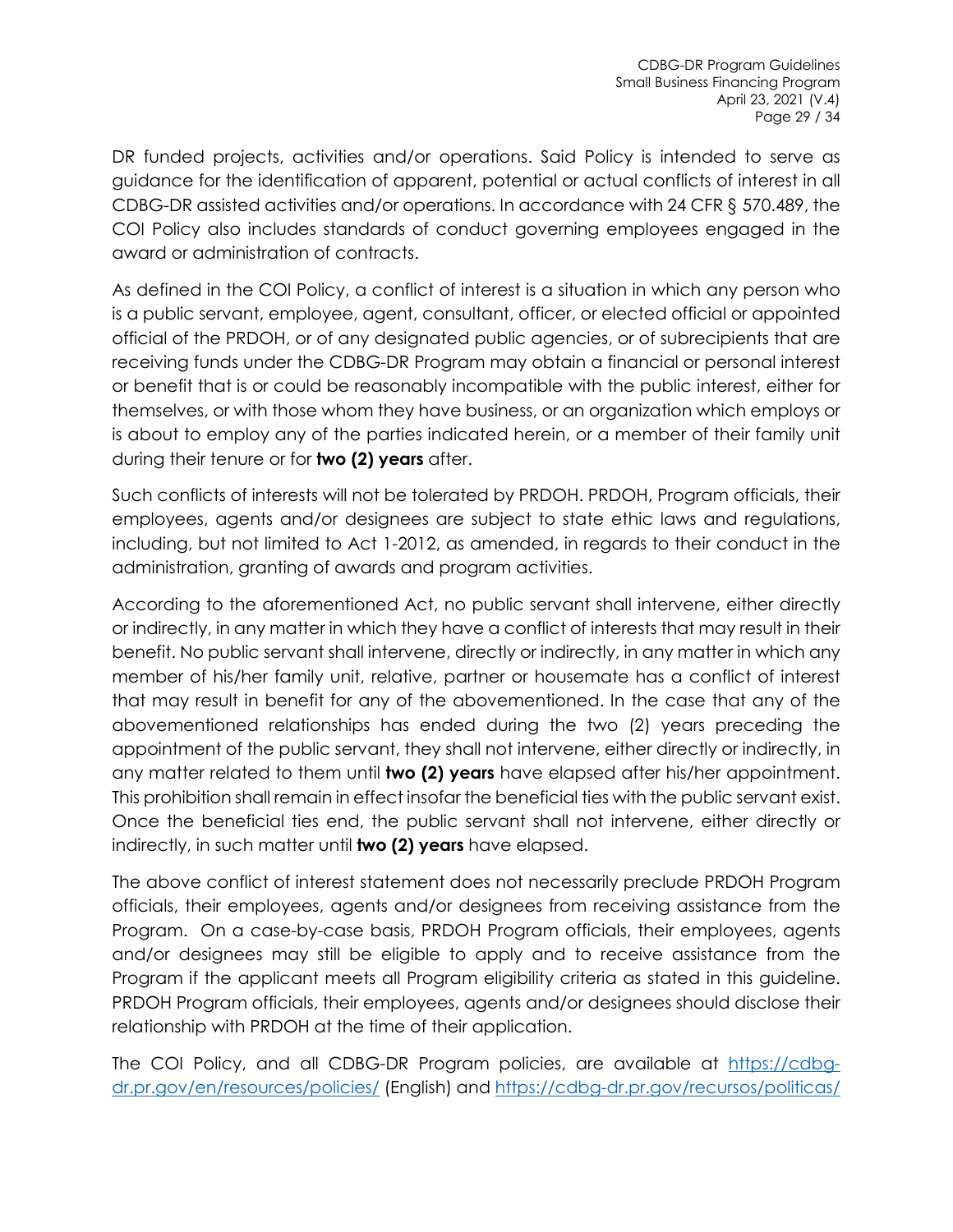(Spanish). The COI Policy may be directly accessed at [https://www.cdbg](https://www.cdbg-dr.pr.gov/en/download/conflict-of-interest-and-standards-of-conduct-policy/)[dr.pr.gov/en/download/conflict-of-interest-and-standards-of-conduct-policy/](https://www.cdbg-dr.pr.gov/en/download/conflict-of-interest-and-standards-of-conduct-policy/) (English) and [https://www.cdbg-dr.pr.gov/download/politica-de-conflictos-de-interes-y](https://www.cdbg-dr.pr.gov/download/politica-de-conflictos-de-interes-y-estandares-de-conducta/)[estandares-de-conducta/](https://www.cdbg-dr.pr.gov/download/politica-de-conflictos-de-interes-y-estandares-de-conducta/) (Spanish).

## <span id="page-29-0"></span>**22.8 Citizen Participation**

Throughout the duration of the grant, all citizen comments on PRDOH's published Action Plan, any substantial amendments to the Action Plan, performance reports and/or other issues related to the general administration of CDBG-DR funds, including all programs funded by this grant, are welcomed.

Citizen comments may be submitted through any of the following means:

- **Via phone:** 1-833-234-CDBG or 1-833-234-2324 (TTY: 787-522-5950) Attention hours Monday through Friday from 8: 00am-5:00pm
- **Via email at**: [infoCDBG@vivienda.pr.gov](mailto:infoCDBG@vivienda.pr.gov)
- **Online at**: <https://www.cdbg-dr.pr.gov/en/contact/> (English) <https://www.cdbg-dr.pr.gov/contact/> (Spanish)
- **In writing at**: Puerto Rico CDBG-DR Program P.O. Box 21365

San Juan, PR 00928-1365

The Citizen Participation Plan and all CDBG-DR Program policies, are available at <https://www.cdbg-dr.pr.gov/en/resources/policies/> (English) and [https://www.cdbg](https://www.cdbg-dr.pr.gov/recursos/politicas/)[dr.pr.gov/recursos/politicas/](https://www.cdbg-dr.pr.gov/recursos/politicas/) (Spanish). The Citizen Participation Plan may be directly accessed at <https://www.cdbg-dr.pr.gov/en/citizen-participation/> (English) and <https://www.cdbg-dr.pr.gov/participacion-ciudadana/> (Spanish).

## <span id="page-29-1"></span>**22.9 Citizen Complaints**

As part of addressing Puerto Rico's long-term recovery needs, citizen complaints on any issues related to the general administration of CDBG-DR funds are welcome throughout the duration of the grant. It is PRDOH's responsibility, as grantee, to ensure that all complaints are dealt with promptly and consistently and at a minimum, to provide a timely, substantive written response to every **written** complaint within **fifteen (15) business days**, where practicable, as a CDBG grant recipient. See 24 C.F.R. § 570.486(a)(7).

Citizens who wish to submit formal complaints related to CDBG-DR funded activities may do so through any of the following means:

• **Via email at:** [LegalCDBG@vivienda.pr.gov](mailto:LegalCDBG@vivienda.pr.gov)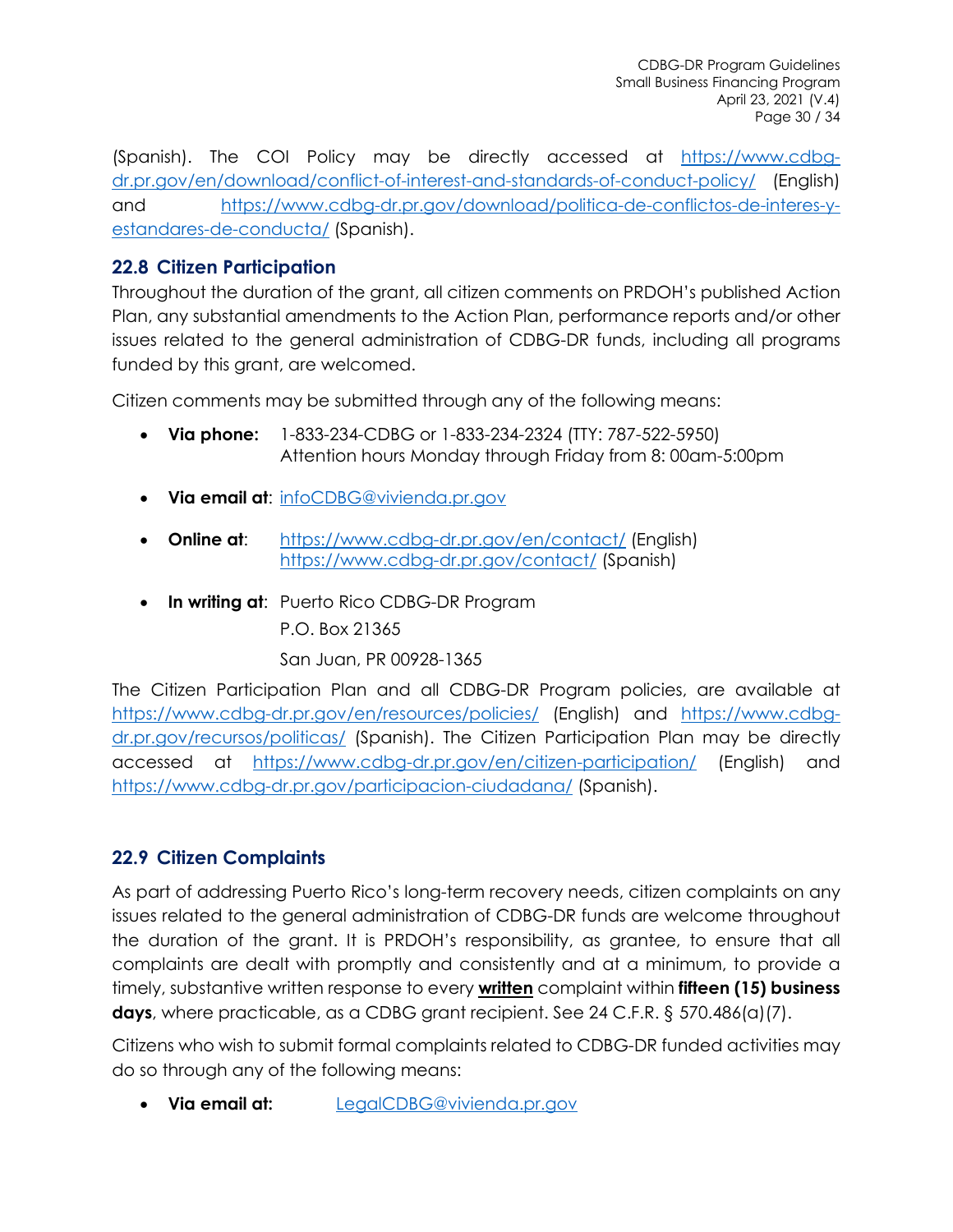**Online at:** <https://cdbg-dr.pr.gov/en/complaints/>(English) <https://cdbg-dr.pr.gov/quejas/>(Spanish) • **In writing at:** Puerto Rico CDBG-DR Program Attn: CDBG-DR Legal Division-Complaints P.O. Box 21365 San Juan, PR 00928-1365

Although formal complaints are required to be submitted in writing, complaints may also be received verbally and by other means necessary, as applicable, when PRDOH determines that the citizen's particular circumstances do not allow the complainant to submit a written complaint. However, in these instances, PRDOH shall convert these complaints into written form. These alternate methods include, but are not limited to:

- Via telephone\*: 1-833-234-CDBG or 1-833-234-2324 (TTY: 787-522-5950)
- In-person at\*: PRDOH Headquarters Office or Program-Specific Intake **Centers**

\*Attention hours: Monday – Friday from 8:00 a.m. to 5:00 p.m.[17](#page-30-1)

The Citizen Complaints Policy and all CDBG-DR Program policies are posted at <https://www.cdbg-dr.pr.gov/en/resources/policies/general-policies/> (English) and <https://www.cdbg-dr.pr.gov/recursos/politicas/politicas-generales/> (Spanish). The Citizen Complaints Policy may be directly accessed at [https://www.cdbg](https://www.cdbg-dr.pr.gov/en/download/citizen-complaints-policy/)[dr.pr.gov/en/download/citizen-complaints-policy/](https://www.cdbg-dr.pr.gov/en/download/citizen-complaints-policy/) (English) and [https://www.cdbg](https://www.cdbg-dr.pr.gov/download/politica-sobre-presentacion-de-quejas/)[dr.pr.gov/download/politica-sobre-presentacion-de-quejas/](https://www.cdbg-dr.pr.gov/download/politica-sobre-presentacion-de-quejas/) (Spanish).

#### <span id="page-30-0"></span>**22.10 Fraud, Waste, Abuse or Mismanagement**

 $\overline{a}$ 

PRDOH, as grantee, is committed to the responsible management of CDBG-DR funds by being a good advocate of the resources while maintaining a comprehensive policy for preventing, detecting, reporting and rectifying fraud, waste, abuse, or mismanagement.

Pursuant to 83 FR 40314, PRDOH implements adequate measures to detect and prevent fraud, waste, abuse, or mismanagement in all programs administered with CDBG-DR funds as well as encourages any individual who is aware or suspects any kind of conduct or activity that may be considered an act of fraud, waste, abuse, or mismanagement, regarding the CDBG-DR Program, to report such acts to the CDBG-DR Internal Audit Office, directly to the Office of Inspector General (OIG) at HUD, or any local or federal law enforcement agency.

The Anti-Fraud, Waste, Abuse, or Mismanagement Policy (**AFWAM Policy**) is established to prevent, detect and report any acts, or suspected acts, of fraud, waste, abuse, or

<span id="page-30-1"></span><sup>&</sup>lt;sup>17</sup> Hours may vary due to COVID-19. PRDOH recommends calling ahead prior to arrival to corroborate.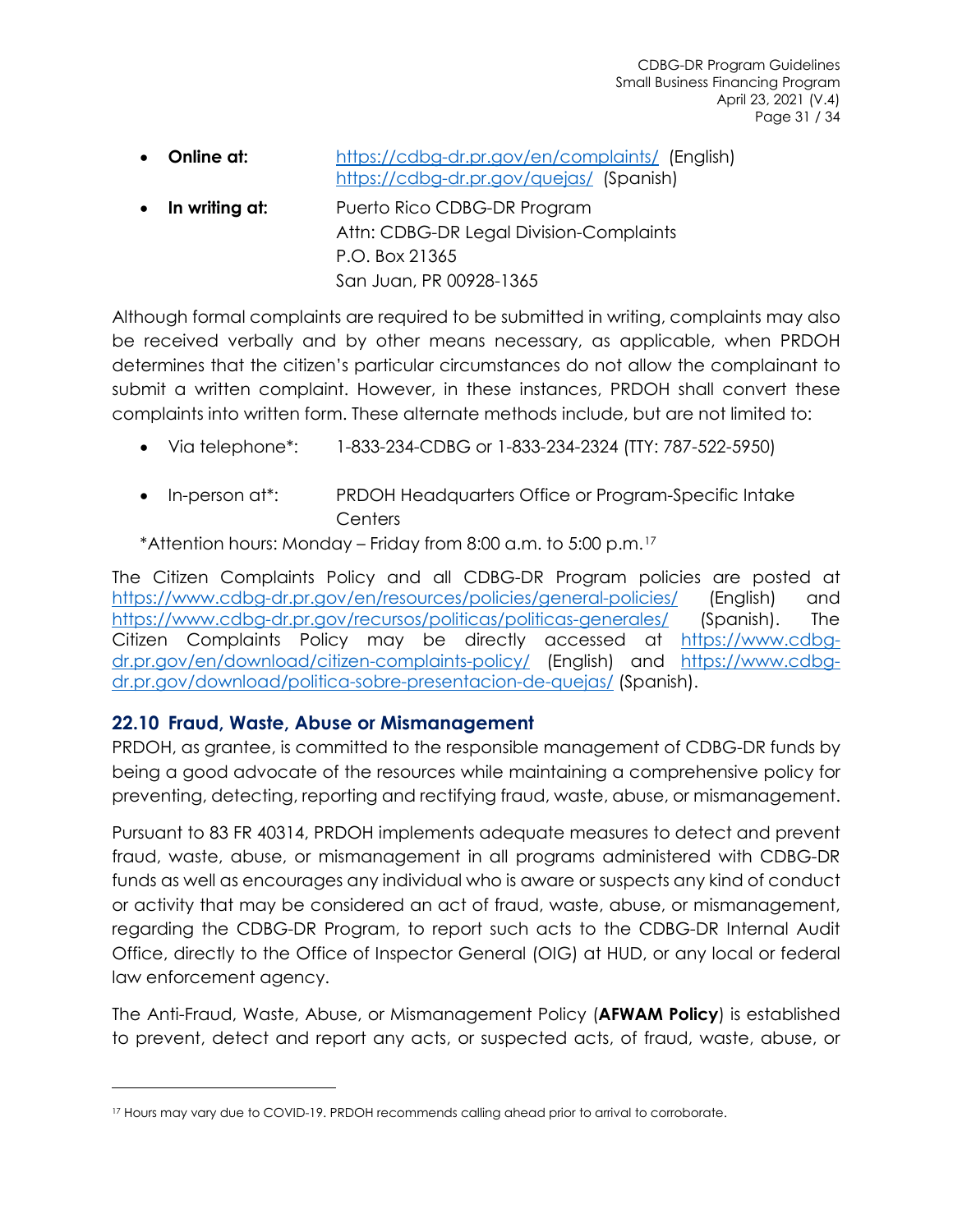mismanagement of CDBG-DR funds. This Policy applies to any allegations or irregularities, either known or suspected, that could be considered acts of fraud, waste, abuse, or mismanagement, involving any citizen, previous, current or potential applicant, beneficiary, consultant, contractor, employee, partner, provider, subrecipient, supplier, and/or vendor under the CDBG-DR Program.

| REPORT FRAUD, WASTE, ABUSE, OR MISMANAGEMENT TO PRDOH CDBG-DR |                                                                                                                                                                                                               |  |  |  |
|---------------------------------------------------------------|---------------------------------------------------------------------------------------------------------------------------------------------------------------------------------------------------------------|--|--|--|
| <b>CDBG-DR Hotline</b>                                        | 787-274-2135 (English/Spanish/TTY)                                                                                                                                                                            |  |  |  |
| Postal Mail                                                   | Puerto Rico Department of Housing<br>CDBG-DR Internal Audit Office<br>P.O. BOX 21355<br>San Juan, PR 00928-1355                                                                                               |  |  |  |
| Email                                                         | hotlineCDBG@vivienda.pr.gov                                                                                                                                                                                   |  |  |  |
| Internet                                                      | www.cdbg-dr.pr.gov<br>https://cdbg-dr.pr.gov/app/cdbgdrpublic/Fraud                                                                                                                                           |  |  |  |
| In person                                                     | Request a meeting with the Deputy Audit Director of the<br>CDBG-DR Internal Audit Office located at PRDOH's<br>Headquarters at 606 Barbosa Avenue, Building Juan C.<br>Cordero Davila, Río Piedras, PR 00918. |  |  |  |

| REPORT FRAUD, WASTE, ABUSE, OR MISMANAGEMENT DIRECTLY TO HUD OIG |                                                                                              |  |  |  |
|------------------------------------------------------------------|----------------------------------------------------------------------------------------------|--|--|--|
| <b>HUD OIG Hotline</b>                                           | 1-800-347-3735 (Toll-Free)<br>787-766-5868 (Spanish)                                         |  |  |  |
| Postal Mail                                                      | HUD Office of Inspector General (OIG) Hotline<br>451 7th Street SW<br>Washington, D.C. 20410 |  |  |  |
| Email                                                            | HOTLINE@hudoig.gov                                                                           |  |  |  |
| Internet                                                         | https://www.hudoig.gov/hotline                                                               |  |  |  |

The AFWAM Policy and all CDBG-DR Program policies are available at <https://www.cdbg-dr.pr.gov/en/resources/policies/general-policies/> (English) and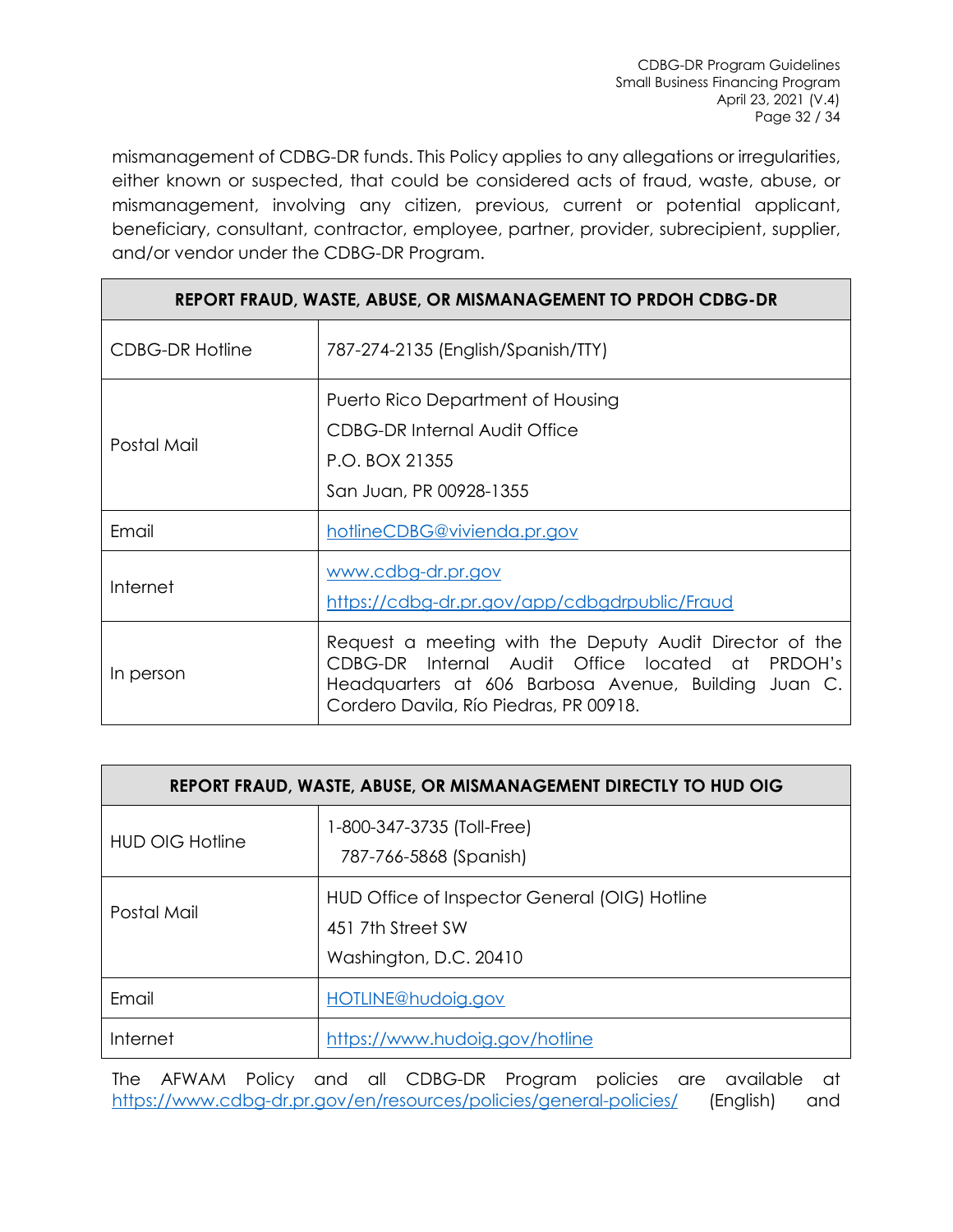<https://www.cdbg-dr.pr.gov/en/resources/policies/general-policies/> (Spanish). The AFWAM Policy can be directly accessed at [https://www.cdbg](https://www.cdbg-dr.pr.gov/en/download/afwam-policy/)[dr.pr.gov/en/download/afwam-policy/](https://www.cdbg-dr.pr.gov/en/download/afwam-policy/) (English) and [https://www.cdbg](https://www.cdbg-dr.pr.gov/download/politica-afwam/)[dr.pr.gov/download/politica-afwam/](https://www.cdbg-dr.pr.gov/download/politica-afwam/) (Spanish).

#### <span id="page-32-0"></span>**22.11 Related Laws and Regulations**

These guidelines make reference as to how the provisions of certain laws apply to the Program. However, other related laws may exist which are not included in these Guidelines. This does not negate or preclude the Program from applying the provisions of those laws, nor an applicant from receiving services, when applicable. Moreover, PRDOH can enact, or may have enacted, regulations that address how the laws mentioned in these guidelines are managed. If there are any discrepancies between these guidelines and the laws and/or regulations mentioned in them, then the latter will prevail over the guidelines. If at any time the laws and/or the applicable regulations mentioned in these guidelines are amended, the new provisions will apply to the Program without the need to amend these guidelines.

#### <span id="page-32-1"></span>**22.12 Cross-Cutting Guidelines**

Some federal and local requirements apply to all programs funded by CDBG-DR. These Cross-Cutting Guidelines cover topics such as: financial management; environmental review; labor standards; acquisition; relocation; fair housing; among others. The requirements described in the above referenced Cross-Cutting Guidelines, apply to all programs described in PRDOH's CDBG-DR Initial Action Plan and its amendments.

The Cross-Cutting Guidelines and all CDBG-DR Program policies are available at <https://www.cdbg-dr.pr.gov/en/resources/policies/general-policies/> (English) and <https://www.cdbg-dr.pr.gov/recursos/politicas/politicas-generales/> (Spanish). The Cross-Cutting Guidelines can be directly accessed at [https://www.cdbg](https://www.cdbg-dr.pr.gov/en/download/cross-cutting-guidelines/)[dr.pr.gov/en/download/cross-cutting-guidelines/](https://www.cdbg-dr.pr.gov/en/download/cross-cutting-guidelines/) (English) and [https://www.cdbg](https://www.cdbg-dr.pr.gov/download/guias-intersectoriales/)[dr.pr.gov/download/guias-intersectoriales/](https://www.cdbg-dr.pr.gov/download/guias-intersectoriales/) (Spanish).

# <span id="page-32-2"></span>**23 Program Oversight**

Nothing contained within these guidelines is intended to limit the role of PRDOH, HUD, and/or corresponding authorities from exercising oversight and monitoring activities of the Program.

# <span id="page-32-3"></span>**24 Severability Clause**

If any provision of these guidelines, or the application thereof to any person, partnership, or corporation, or circumstance, is deemed invalid, illegal, or incapable of being enforced to any extent by a competent court, the remainder of these guidelines, and